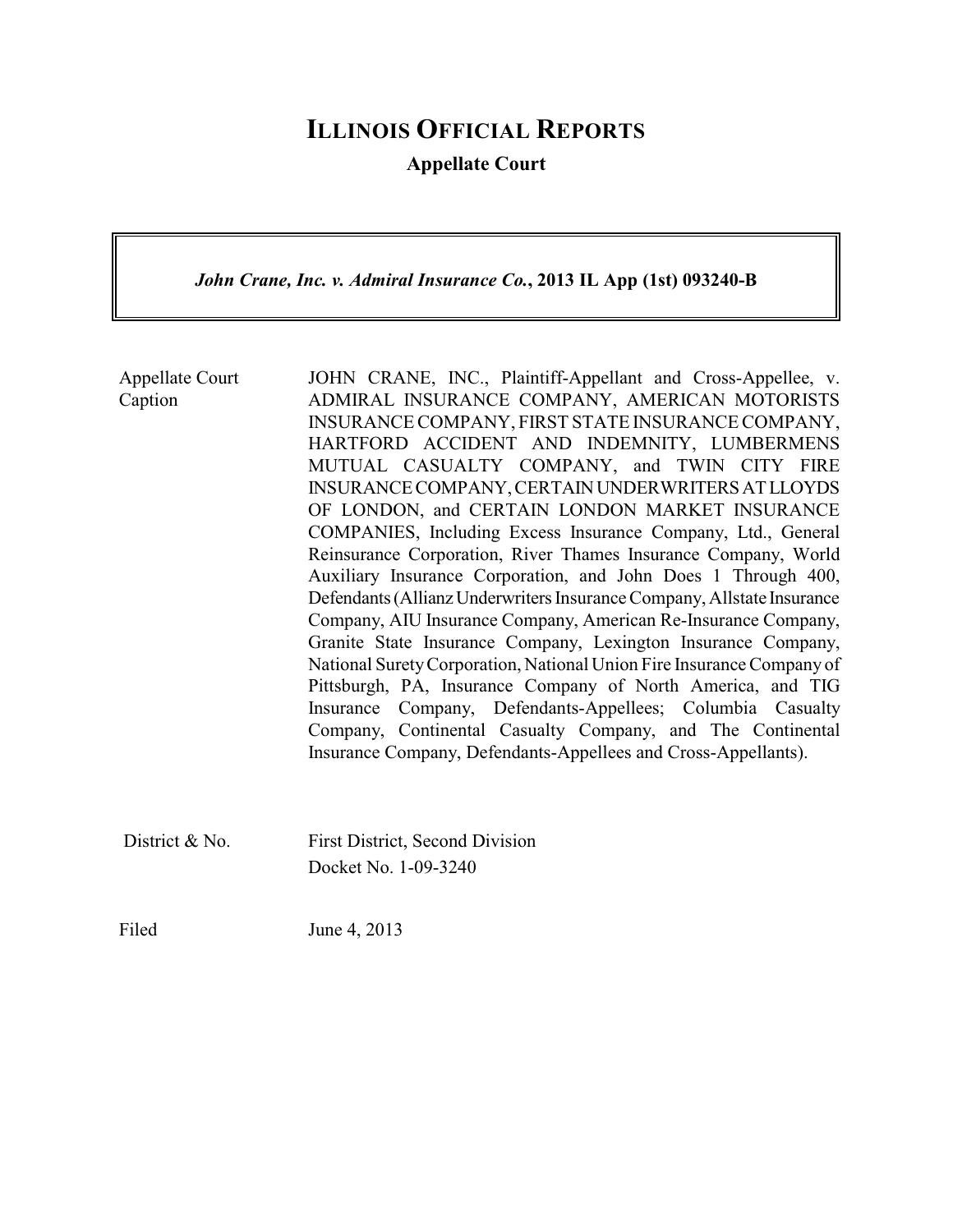| Held<br>(Note:<br>This syllabus<br>constitutes no part of<br>the opinion of the court<br>but has been prepared<br>by the Reporter of<br>Decisions for<br>the<br>convenience of<br>the<br>reader.) | In a complex action arising from a dispute over the primary, excess and<br>umbrella insurance coverages for asbestos-related claims against plaintiff,<br>the trial court properly held that the horizontal exhaustion doctrine<br>required plaintiff to prove that all of its primary policy limits were<br>exhausted before any umbrella and excess insurers had to contribute,<br>regardless of the agreement under which plaintiff and its primary insurer<br>attempted to renegotiate those limits in view of plaintiff's no-settlement<br>policy with regard to asbestos claims, all triggered excess or umbrella<br>policies would be jointly and severally liable, and plaintiff would not be<br>required to prove all three of the triggers for asbestos coverage outlined<br>in Zurich; rather, coverage would be triggered by proof of exposure,<br>sickness or disease. |
|---------------------------------------------------------------------------------------------------------------------------------------------------------------------------------------------------|-------------------------------------------------------------------------------------------------------------------------------------------------------------------------------------------------------------------------------------------------------------------------------------------------------------------------------------------------------------------------------------------------------------------------------------------------------------------------------------------------------------------------------------------------------------------------------------------------------------------------------------------------------------------------------------------------------------------------------------------------------------------------------------------------------------------------------------------------------------------------------------|
| Decision Under<br>Review                                                                                                                                                                          | Appeal from the Circuit Court of Cook County, No. 04-CH-08266; the<br>Hon. Dorothy Kirie Kinnaird, Judge, presiding.                                                                                                                                                                                                                                                                                                                                                                                                                                                                                                                                                                                                                                                                                                                                                                |
| Judgment                                                                                                                                                                                          | Affirmed in part and reversed in part; cause remanded with directions.                                                                                                                                                                                                                                                                                                                                                                                                                                                                                                                                                                                                                                                                                                                                                                                                              |
| Counsel on<br>Appeal                                                                                                                                                                              | Kevin M. Forde, Ltd. (Kevin M. Forde and Joanne R. Driscoll, of<br>counsel), Nisen & Elliott LLC, both of Chicago (Michael J. Daley and<br>Claire E. Gorman, of counsel), and Farella Braun & Martell, LLP, of San<br>Francisco, California (John L. Cooper, Dennis M. Cusack, and Erica<br>Villanueva, of counsel), for appellant.                                                                                                                                                                                                                                                                                                                                                                                                                                                                                                                                                 |
|                                                                                                                                                                                                   | Troutman Sanders LLP (Rebecca L. Ross, Clinton E. Cameron, David F.<br>Cutter, and Stephanie L. Haas, of counsel), Bates Carey Nicolaides, LLP<br>(Catherine M. Crisham, Kristi S. Nolley, Ellen J. Zabinski, and Agelo L.<br>Reppas, of counsel), SmithAmundsen LLC (Timothy J. Fagan and<br>Michael L. Resis, of counsel), Clausen Miller P.C. (Mary F. Stafford,<br>Colleen A. Beverly, and Melinda S. Kollross, of counsel), Cozen &<br>O'Connor (John D. LaBarbera, of counsel), and Hughes Socol Piers<br>Resnick & Dym, Ltd., all of Chicago (Robert R. Anderson III, John<br>Hughes, and Daniel A. Waitzman, of counsel), for appellees.                                                                                                                                                                                                                                    |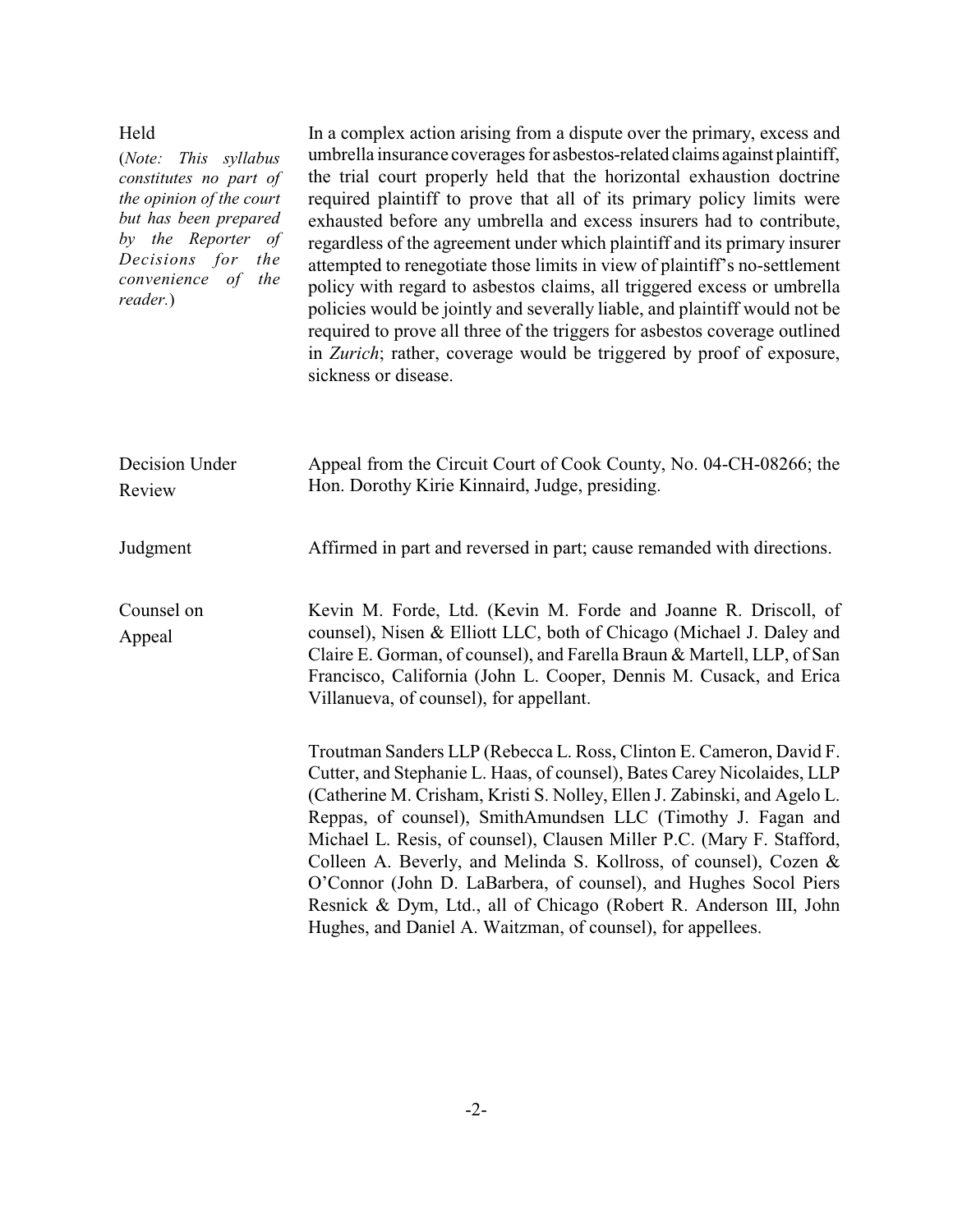Panel PRESIDING JUSTICE HARRIS delivered the judgment of the court, with opinion.

Justices Quinn and Connors concurred in the judgment and opinion.

## **OPINION**

- ¶ 1 Plaintiff John Crane, Inc. (Crane), appeals the circuit court's judgment on its first amended complaint against defendants Columbia Casualty Company, Continental Casualty Company, Continental Insurance Company (collectively referred to as CNA), TIG Insurance Company (TIG), Allianz Underwriters Insurance Company, Munich Reinsurance America, Inc., f/k/a American Re-Insurance Company, National Surety Corporation (collectively referred to as Allianz), Allstate Insurance Company, and AIU Insurance Company, Granite State Insurance Company, Lexington Insurance Company, and National Union Fire Insurance Company of Pittsburgh, PA (collectively referred to as AIG-related Companies), seeking a declaration of rights.<sup>1</sup> On appeal, Crane contends the trial court erred in  $(1)$  finding that the parties could not use the agreement concerning coverage (ACC) to determine that Kemper's primary policies had been exhausted by November 2004; (2) determining that a *pro rata* allocation of payments by excess and umbrella insurers applies, rather than an "all sums" allocation; and (3) finding that *Zurich Insurance Co. v. Raymark Industries, Inc.*, 118 Ill. 2d 23 (1987), requires Crane to prove all three trigger dates to prove exhaustion of its primary policies. CNA defendants also filed a cross-appeal in which it alleges that the trial court erred in (1) determining that mere exposure to asbestos constitutes bodily injury under *Zurich*; and (2) failing to adopt an equitable continuous trigger.
- 

¶ 2 In an opinion filed on March 5, 2013, this court affirmed the trial court in part, reversed in part and remanded with directions. The CNA and Allianz defendants filed petitions for rehearing, which this court granted. Crane filed a response and the CNA and Allianz defendants filed their replies. Upon consideration of the petitions for rehearing, we issue the following opinion and affirm in part, reverse in part and remand with directions.

## ¶ 3 JURISDICTION

¶ 4 The circuit court entered an order on November 13, 2009, resolving all claims pled in Crane's first amended complaint, and all but one of defendants' counterclaims. The order stated that there was "no just reason for delaying either enforcement or appeal." Crane filed a notice of appeal on November 25, 2009. Accordingly, this court has jurisdiction pursuant to Illinois Supreme Court Rules 304(a) governing appeals that do not dispose of an entire

<sup>&</sup>lt;sup>1</sup>Other defendants are not parties to this appeal or cross-appeal.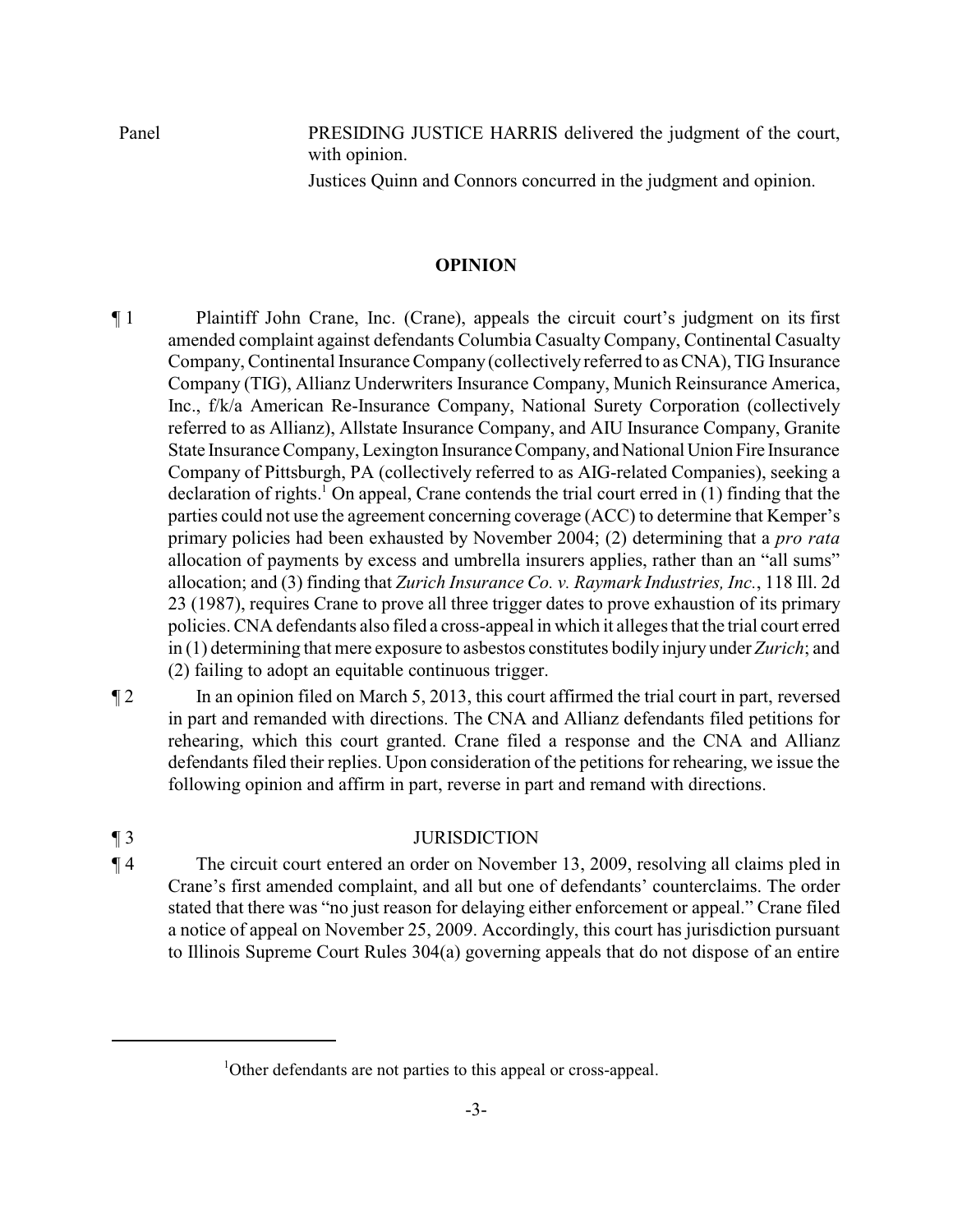proceeding. Ill. S. Ct. R. 304(a) (eff. Feb. 26, 2010).<sup>2</sup>

## ¶ 5 BACKGROUND

- ¶ 6 The trial court in this matter presided over intensive discovery, heard more than 25 summary judgment motions, and conducted two trials during a period of almost five years. It issued six detailed memorandum opinions and orders, and the record contains over 200 volumes. We have set forth only those facts necessary to resolve the issues on appeal and cross-appeal.
- ¶ 7 Crane manufactures sealing systems and prior to 1986, it manufactured gaskets containing asbestos. From January 1, 1944, through August 1, 2001, Crane purchased primary insurance coverage from Kemper, which is not a party to this appeal. These policies contained a duty to defend and provided that defense costs would be paid in addition to the policy limits. The parties to this appeal stipulated that the limits of Kemper's primary policies totaled \$41,075,000.
- ¶ 8 Crane also purchased umbrella insurance coverage above the primary coverage. CNA issued umbrella policies to Crane from 1961 to 1967, and from 1978 to 1981. Allianz issued an umbrella policy for the period between November 30, 1981, to November 30, 1982, and TIG issued an excess policy above Allianz's umbrella policy for that same period. Kemper also issued three umbrella policies to Crane above its primary insurance from 1967 to 1977.
- ¶ 9 Since 1979, Crane has been named as a defendant in over 250,000 asbestos-related bodily injuryclaims throughout the United States. Kemper began defending Crane in these suits and agreed to adopt a no-settlement policy based on Crane's position that their products were not the likely source of the victims' asbestos-related disease. In 2001, facing financial difficulty, Kemper attempted to renegotiate the no-settlement policy with Crane. On January 7, 2002, the parties entered into the ACC. The purpose of the ACC was to resolve "the questions and issues addressed herein relating to the existence and handling of coverage for John Crane for Asbestos-Related Claims." The ACC addressed retroactive amendments to Kemper's primary policies issued from January 1, 1987 to August 1, 2001 (post-1986 policies). Crane did not have umbrella or excess insurance coverage bydefendant insurers for this period. The ACC provided that although the original policies issued by Kemper allowed only for indemnity payments to erode the policy limits, the retroactive amendments provided that the post-1986 policylimits would be eroded bypayments of both damages and defense expenses. As the trial court stated in its October 16, 2007, order, "the Post-1986 Policies' limits changed from \$2 million per year plus unlimited defense to \$2 million per year including defense." The ACC further provided that Kemper issue a new \$70 million supplemental

 $2$ In its appellee brief, CNA raises the issue that this court lacks jurisdiction to consider Crane's appeal because a prior appeal was dismissed for failure to prosecute. Although this court had filed a judgment on July 19, 2011 and August 30, 2011, dismissing the appeal for lack of jurisdiction, the supreme court issued a supervisory order directing this court to vacate its order and "reinstate the appeal, and to consider the case on the merits." *John Crane, Inc. v. Admiral Insurance Co.*, No. 113200 (Ill. Jan. 11, 2012) (supervisory order).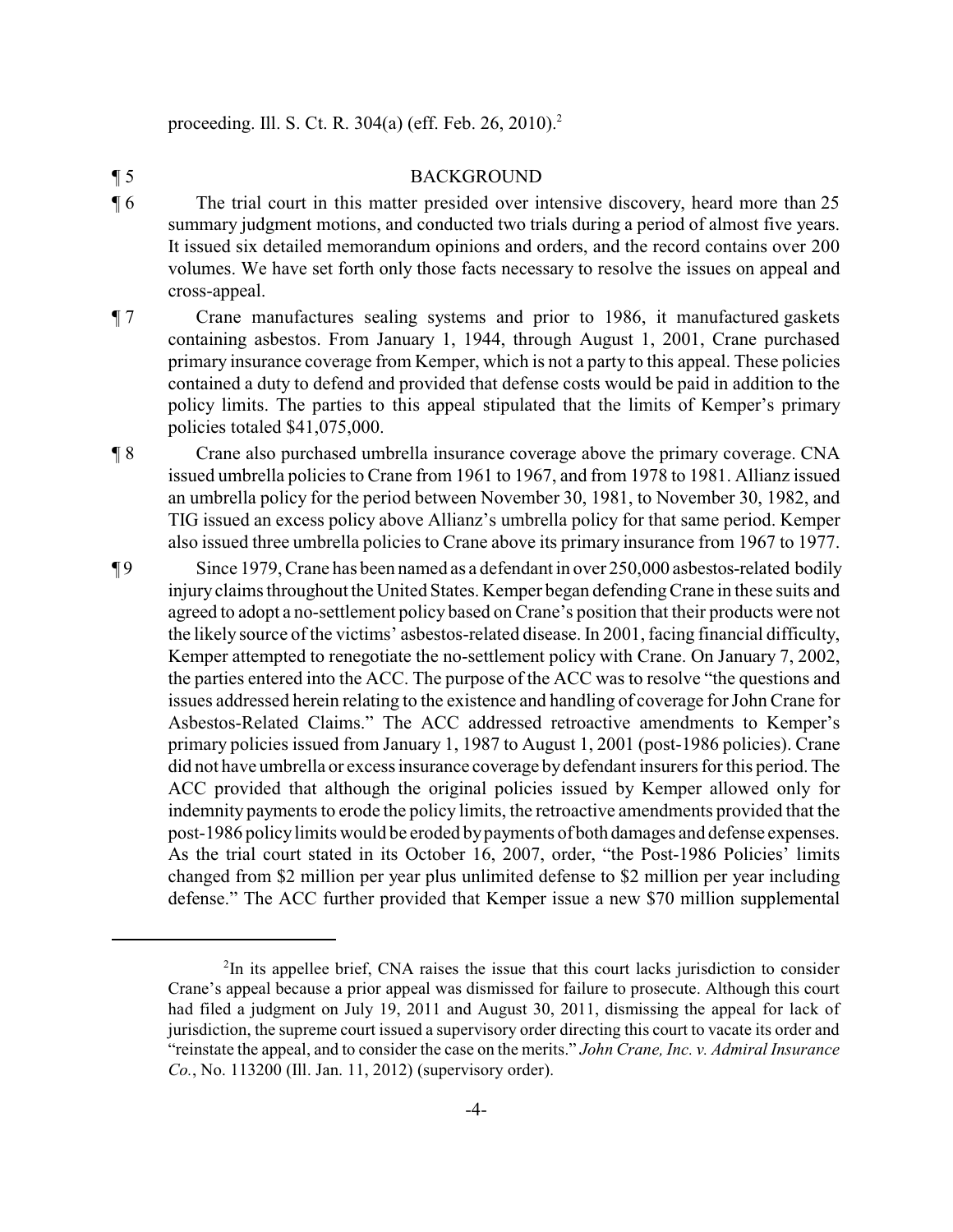excess policy (SEP) to Crane and that Kemper agreed to continue with the no-settlement strategy.

- ¶ 10 On January 7, 2002, the parties also entered into the Caruolo agreement, which involved a case originating in New York. The dispute centered on the payment of \$5.83 million in prejudgment interest in the case. The agreement provided that the payment could be allocated against Kemper's pre-1987 policy limits in exchange for \$5 million being added to the limits of the post-1986 Kemper policies.
- ¶ 11 Crane filed a claim for declaratory judgment in May 2004. On October 22, 2004, it filed its first amended complaint containing three counts.Count Isought a declaration that Crane's primary insurance coverage was exhausted. Counts II and III sought a declaration of the obligations of the umbrella and excess insurance carriers as to the underlying asbestos claims. CNA filed a counterclaim for declaratory judgment, seeking a determination of the appropriate triggers for coverage, that CNA is entitled to a *pro rata* allocation of payments, and that Crane's primary coverage limit had not been exhausted.
- ¶ 12 In February 2005, citing *Zurich Insurance Co. v. Raymark Industries, Inc.*, 118 Ill. 2d 23 (1987), Crane filed a motion for partial summary judgment arguing that an "all sums" allocation of payments is appropriate whereby each umbrella policy triggered by a claim must pay up to its policy limits. CNA filed a response claiming an affirmative defense. Allianz filed a cross-motion arguing, in part, that the "all sums" allocation was contrary to the terms of its umbrella policy and was not equitable as applied to umbrella insurers. On April 12, 2006, the trial court issued an order determining that a *pro rata* allocation applied to the excess and umbrella carriers, pointing out that *Zurich* involved only primary insurers. The court denied Crane's motion for partial summary judgment on count I of its first amended complaint seeking an "all sums" allocation. The court granted Allianz's crossmotion for partial summary judgment on the issue of *pro rata* allocation and CNA's affirmative defense in seeking a *pro rata* allocation.
- ¶ 13 The trial court also found that, regarding the ACC, Crane and Kemper could retroactively amend their post-1986 policies without consulting nonprimaryinsurers because none of those insurers issued policies to Crane after 1986. In the trial court, Kemper and Crane argued that under the terms of the ACC, Kemper's primary insurance was exhausted in November 2004. The trial court, however, decided that it could not rule on this issue until it determined the validity of the ACC and resolved issues of good faith and intent of the parties in entering the agreement. The court also directed the parties to brief the issue of severability of the agreement in case one or more provisions proved invalid.
- ¶ 14 The trial court subsequently found that sections five and six of the ACC, which deal specifically with issues of trigger, allocation, and cost recovery from other insurers, were severable. It determined that the "core purpose" of the ACC was to resolve the no-settlement strategy issue between Kemper and Crane, and the parties would have entered into the agreement even without those provisions.
- ¶ 15 The trial court also decided that it would hold an exhaustion trial in the future to determine whether Kemper's primary policies had been exhausted. If, during the exhaustion trial, sections five and six were found to be void, those sections could be severed without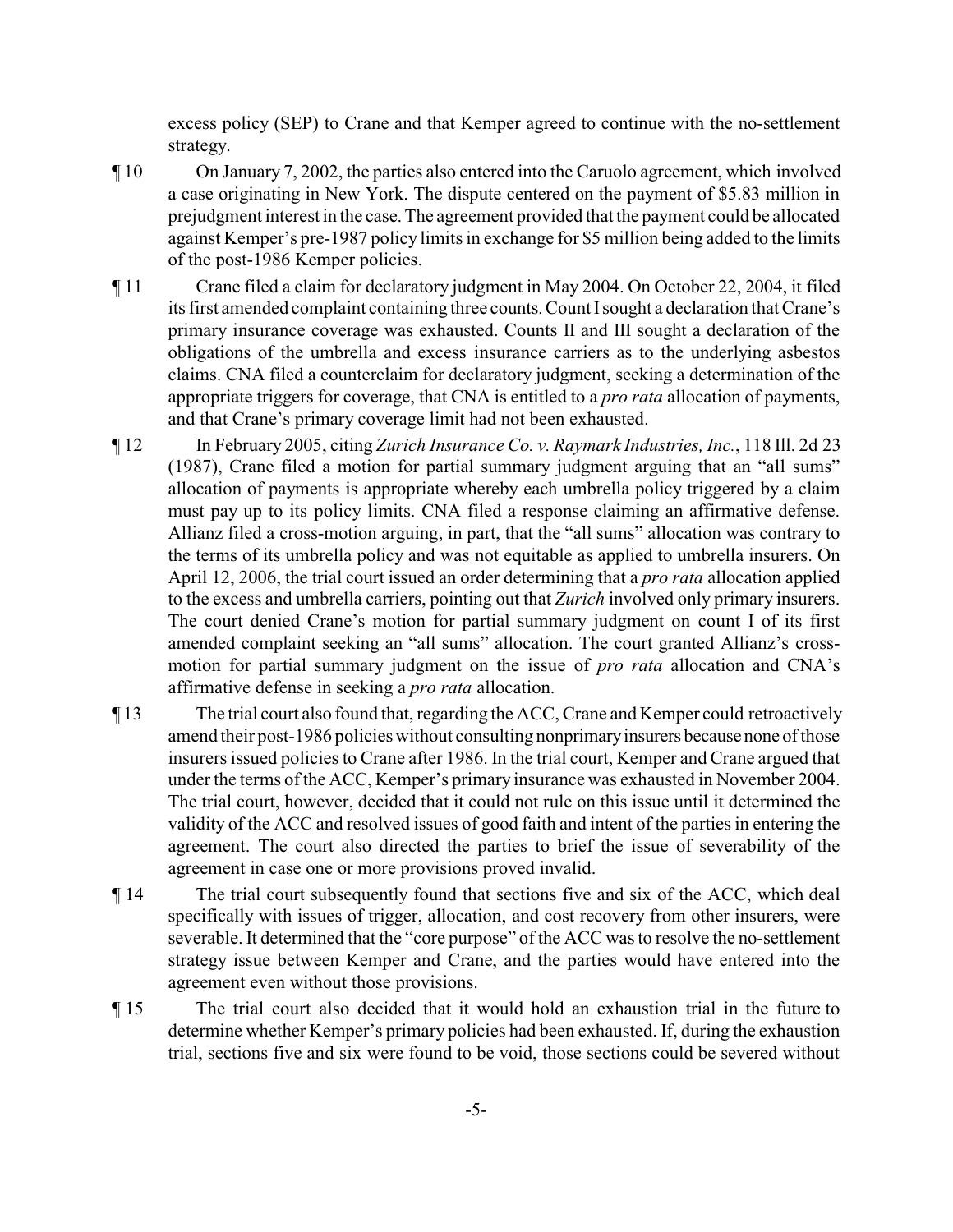affecting the rest of the ACC. The trial court concluded that "Crane may use the ACC in demonstrating exhaustion at the Exhaustion Trial. Whether the primary layer of coverage is exhausted will be determined after the Exhaustion Trial based upon the principles of the doctrine of horizontal exhaustion."

- ¶ 16 Afterthe trial court issued its April 12, 2006, order, certain excess carriers including TIG filed a joint motion to extend the court's ruling adopting a *pro rata* allocation to their excess policies. The trial court granted their motion on June 21, 2006.
- ¶ 17 On October 30, 2006, Crane and Kemper entered into another agreement (2006 settlement). Crane agreed to release Kemper from all potential remaining obligations under its primary policies and its umbrella policies for a lump sum totaling more than \$20 million. The 2006 settlement also contained a provision in which Crane agreed to undertake any obligations Kemper would have had under the primary policies. As the trial court noted, "Crane concedes that as a result of the 2006 Settlement, Crane stands in the shoes of Kemper."
- ¶ 18 On October 16, 2007, the trial court issued an order that determined whether Crane, in standing in the shoes of Kemper, may rely on policy limits as established by the ACC to prove exhaustion, or whether it was obligated to prove exhaustion of Kemper's original policy limits. Relying on *United States Gypsum Co. v. Admiral Insurance Co.*, 268 Ill. App. 3d 598 (1994) (hereinafter *U.S. Gypsum*), *AAA Disposal Systems, Inc. v. Aetna Casualty & Surety Co.*, 355 Ill. App. 3d 275 (2005), *Kajima Construction Services, Inc. v. St. Paul Fire & Marine Insurance Co.*, 368 Ill. App. 3d 665 (2006) (*Kajima I*), and *North River Insurance Co. v. Grinnell Mutual Reinsurance Co.*, 369 Ill. App. 3d 563 (2006), the trial court held that the horizontal exhaustion doctrine applied. The doctrine is based on the "other insurance" provision of excess insurer policies, which "require[ ] the insured to exhaust all triggered primary insurance before pursuing coverage under the excess policies." The trial court cited the above cases to support its finding that insureds cannot "choose to make policies unavailable" for application of the horizontal exhaustion doctrine.
- ¶ 19 The trial court reasoned that Crane's argument "assert[s] that Kemper's original policy limits are unavailable for purposes of exhaustion because of the ACC [*sic*] and the 2006 Settlement retroactively amended the Post-1986 Policies and it is those amendments that control." Therefore, "the original policies' limits of liability are no longer available." The court held that "Crane cannot make the original limits of liability to primary insurance unavailable simply by retroactively amending policy terms. \*\*\* [I]n order for the umbrella or excess coverage to be triggered, the insured must show that the full limits of the policies as originally written are exhausted." The original limits on these policies were \$2 million per year excluding defense costs.
- ¶ 20 On December 20, 2007, after holding a medical trial, the trial court confirmed the continued applicability of "*Zurich*'s holding that exposure to asbestos constitutes bodily injury and thus, the policies in effect during the exposure years are triggered." It rejected Crane's argument for a continuous trigger because after presentation of the evidence the court could not "conclude that in every case there is a progression of continuing body injury between the time a claimant's exposure to asbestos ceases and the time the claimant is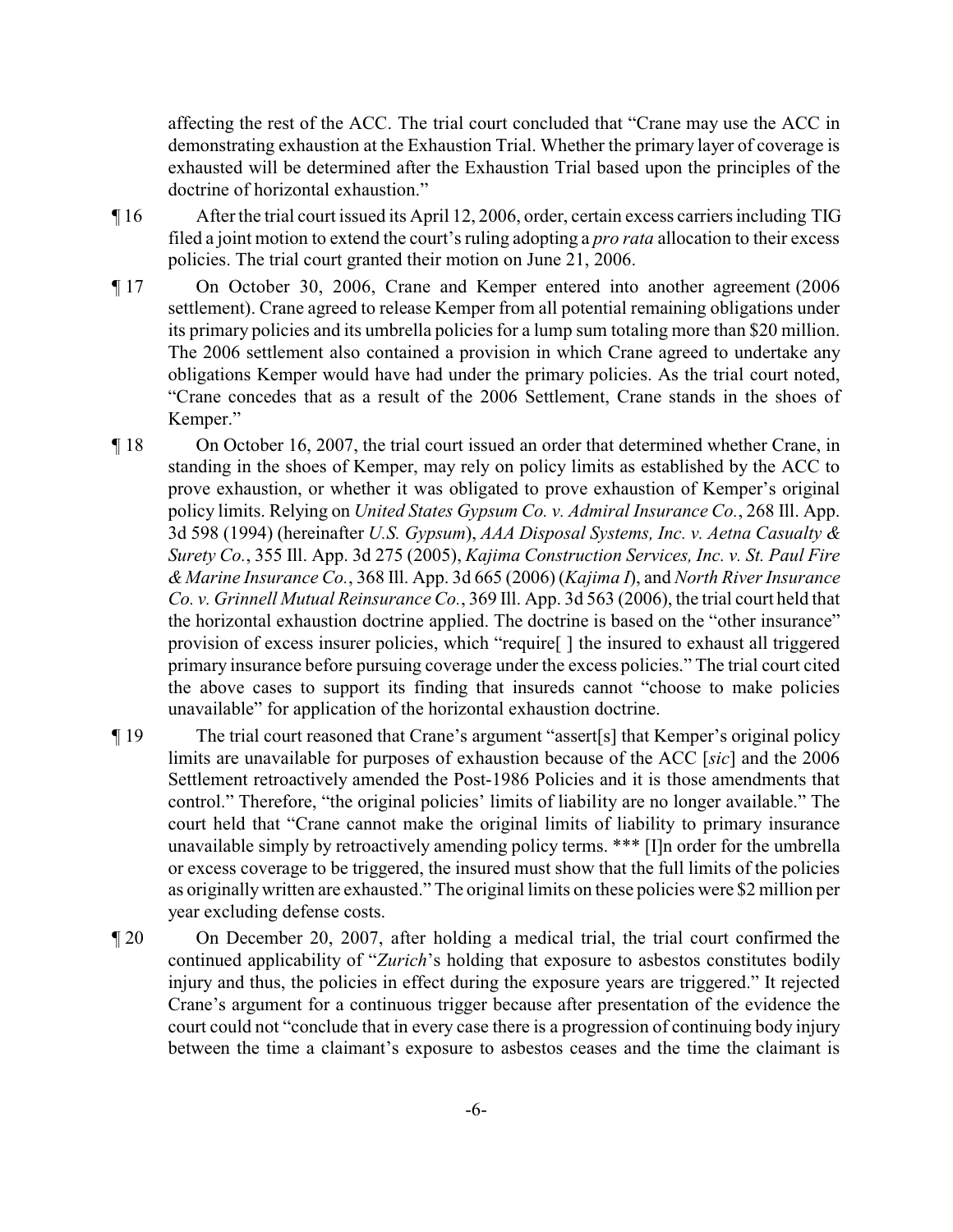diagnosed with the disease." Therefore, the trial court applied *Zurich*'s triple trigger. "Insurance policies in effect during the years of exposure, during the years of sickness, and during the years of manifestation (through duration) of the disease will be triggered." However, it determined that "anymutations that may occur between the last day of exposure and the first day of symptoms[ ] do not constitute a new injury or sickness to which the policies must respond."

 $\P$ 21 The trial court's orders up to this point determined that (1) there was a single occurrence; (2) it would use *Zurich*'s triple trigger to determine exhaustion of Kemper's primarypolicies; (3) the doctrine of horizontal exhaustion applied; and (4) Crane must "stand in the shoes" of Kemper in demonstrating exhaustion of the primary policies as they were originally issued. The trial court set a date for a bench trial (exhaustion trial) to determine whether Crane sufficiently proved that payments of the first 67 claims exhausted Kemper's primarypolicies in effect from 1944 to 2001.

- ¶ 22 The parties stipulated to Kemper's original primary policylimits of \$41,075,000 and that payments of \$37,065,259 have been made on 54 of the 67 claims at issue. The 13 payments in dispute total \$14,804,583. Prior to trial, Crane presented two witnesses who testified as to the disputed payments. The disputes centered on the "amount paid and the amount allocated for indemnity or prejudgment interest or delay damages." After presentation of the evidence, the trial court determined that Crane failed to prove six of the disputed payments, totaling \$8,832,467.
- ¶ 23 At the exhaustion trial, Crane had the burden of proving trigger dates and allocation. In its memorandum opinion and order of March 10, 2009, the trial court outlined the following facts. Crane presented Mr. Jones as its sole expert witness. Mr. Jones testified as to the trigger dates, allocation of the 67 adverse asbestos claims at issue, and to what extent Kemper's primary policies were exhausted by payments of these claims. Although the discovery process yielded 500 boxes of documents, CNA's counsel, along with consultant Dr. Anne Gron, reduced the documents used to four boxes. CNA did not retain Dr. Gron as an expert witness and no one with first-hand knowledge testified at trial as to the reduction process. The trial court noted that although this is the third time Mr. Jones has testified about insurance allocations, it "is the first time he testified where he did not participate in, collect, or supervise the collection of the data that supports his allocation. This is also the first time that Mr. Jones has testified to an insurance allocation based upon data collected by opposing counsel and opposing counsel's experts."
- ¶ 24 The trial court found that Mr. Jones' allocations suffered from "methodological and procedural defects" such that he "did not complete, participate in, or supervise a true, independent, expert review of the underlying claim materials." The trial court specifically noted four areas of concern. "First, Mr. Jones did not seek to determine or independently confirm whether the four boxes were a representative or relevant sample of the universe of 500 boxes. \*\*\* Second, Mr. Jones relied on everything in the four boxes without question [as to their reliability or trustworthiness]." Third, Mr. Jones used Dr. Gron's dates even though he had never spoken to or met her. Although he knew that she had not previously performed an insurance allocation, he accepted her dates "the majority of the time \*\*\* even in those instances when the document or his protocol dictated that he should select another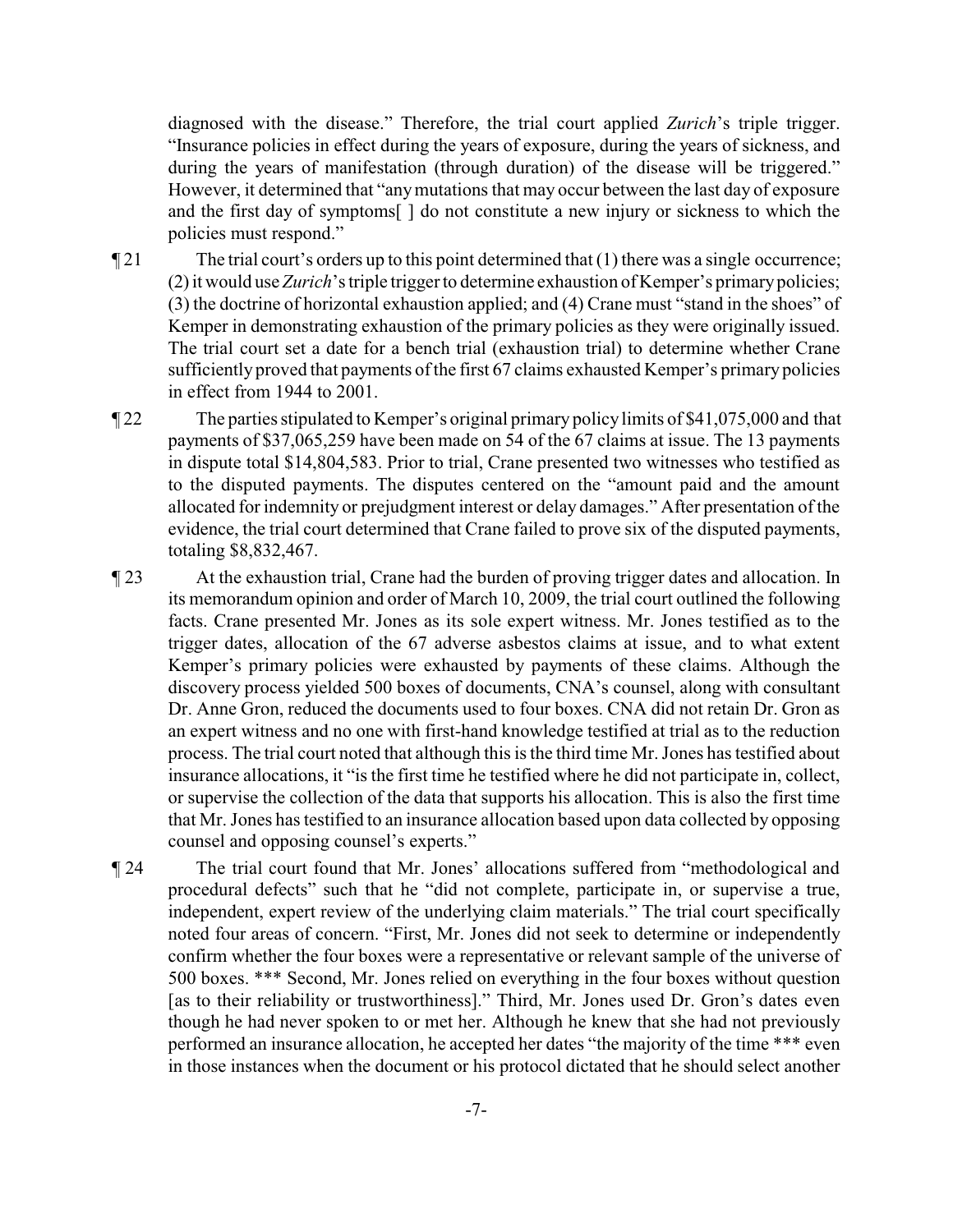date." Fourth, Mr. Jones only reviewed materials contained in the four boxes selected by CNA's counsel and Dr. Gron because he was instructed to do so by Crane's counsel. Mr. Jones testified that he would have reviewed the entire 500 boxes of material if asked to do so. The trial court also found that some of the documents relied upon by Mr. Jones were untrustworthy and unreliable.

- ¶ 25 The trial court also found that Crane did not satisfy its burden of proving that Kemper's primary policies had been exhausted by the 67 claims. It reasoned that Crane's expert, Mr. Jones, was not credible given the limitations Crane imposed on him and his allocation "was based on incomplete information which the Court found to be largely untrustworthy." Therefore, reliable trigger dates could not be ascertained from Mr. Jones' testimony and Crane could not prove whether certain primary policies were triggered for coverage. Since Crane did not prove exhaustion of the primary policies, defendants at this time "have no coverage obligations to Crane under their respective umbrella and excess policies. Under these circumstances, the Court need not reach the legal issues raised by the parties nor address the relief request in" defendants' counterclaims.
- ¶ 26 However, the trial court did find that the claim of Bernard Mayer was sufficiently proved. The parties stipulated to the exposure, sickness, and diagnosis dates. Therefore, the trial court determined that "[t]he Kemper primary policies in effect from January 1, 1944, to December 31, 1944, and from January 1945 to December 31, 1945, are eroded by the stipulated paid indemnity of \$1,329,795 to the Mayer claim on a *pro-rata* allocation."
- ¶ 27 The trial court also addressed CNA's motion to reconsider its ruling in the medical trial that *Zurich*'s triple trigger applied. Citing as support cases from New York<sup>3</sup> and England, CNA asked the trial court "to hold that (1) mere exposure does not constitute 'bodily injury;' (2) there is no 'bodily injury' for mesothelioma claims more than six years before death; (3) there is no 'bodily injury' for lung cancer more than 10 years from symptoms or death; and (4) Crane may use the legal fiction of an 'equitable continuous trigger' in the absence of proof on the timing of actual injury for non-malignant claims." The CNA argued that the New York and English cases "reflect a growing consensus that mere exposure does not constitute bodily injury for insurance purposes." The trial court denied the request, finding that the CNA presented no newly discovered evidence, change of law, or errors in the court's earlier application of the law. Crane filed this timely appeal and CNA filed a cross-appeal.

## ¶ 28 ANALYSIS

¶ 29 As an initial matter, we address TIG's motion to strike portions of Crane's opening brief which we have taken with the case. TIG argues that Crane's use of 30 footnotes, many of which contain substantive arguments, violates Illinois Supreme Court Rule 341(a) (eff. July 1, 2008). TIG also contends that Crane violated Illinois Supreme Court Rules 341(h)(2) and (6) (eff. July 1, 2008) by misstating the facts and including arguments in its introductory paragraph. TIG requests that this court strike all footnotes, as well as any misstatements and

<sup>&</sup>lt;sup>3</sup> Continental Casualty Co. v. Employers Insurance Co. of Wausau, 865 N.Y.S.2d 855 (N.Y. Sup. Ct. 2008).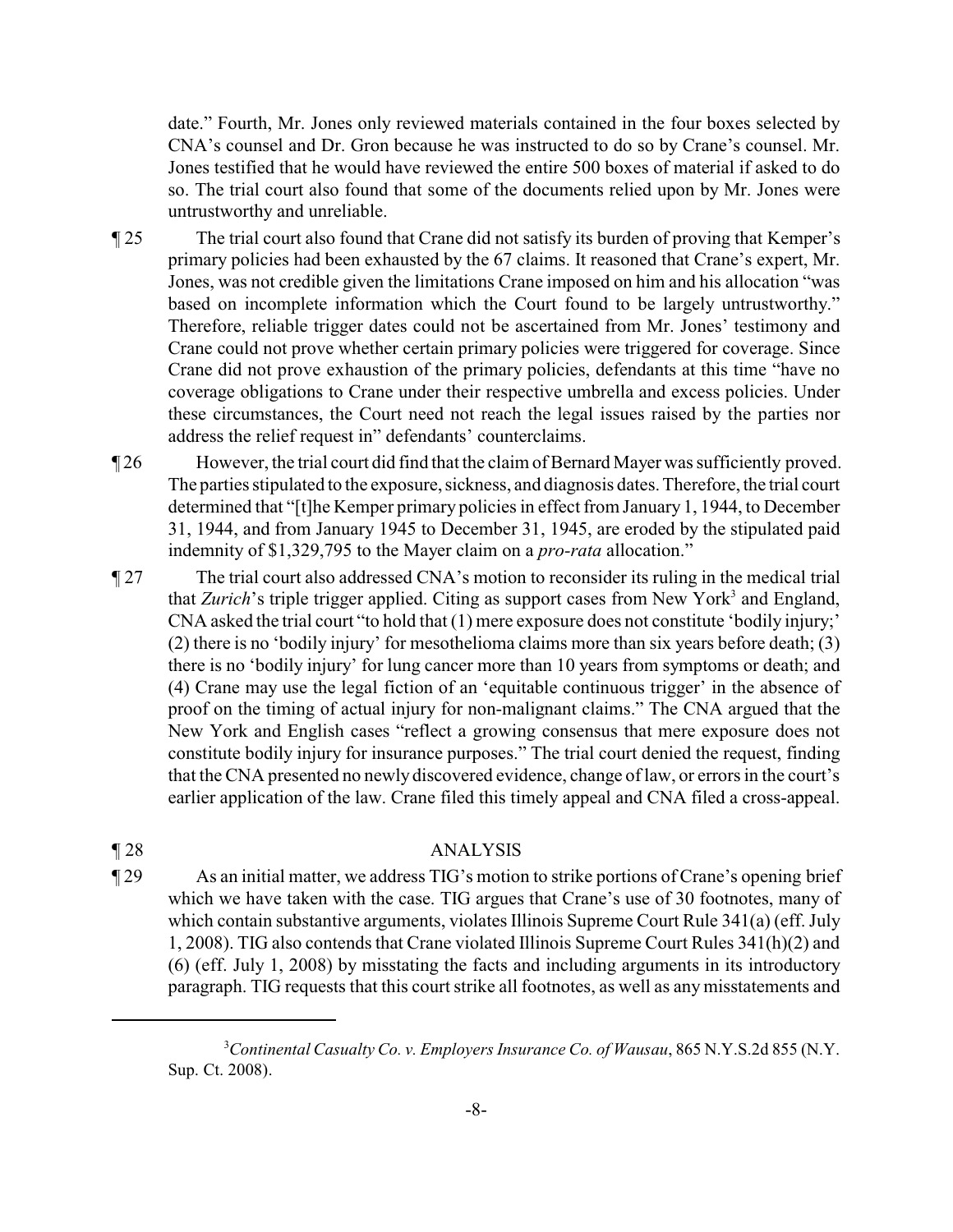misplaced arguments. We acknowledge TIG's position that substantive arguments belong in the body of the brief, and its concern that Crane was attempting to evade the 70-page limit set by this court. We also note that the case involves complex issues and numerous motions from Crane and defendants. We deny TIG's motion to strike portions of Crane's opening brief. However, we will disregard any inappropriate or unsupported material, and any substantive arguments contained only in the footnotes. *Tekansky v. Pearson*, 263 Ill. App. 3d 759, 763 (1994); *Gehrett v. Chrysler Corp.*, 379 Ill. App. 3d 162, 171 (2008).

¶ 30 TIG also argues that Crane waived consideration of the language in its excess policy because Crane did not specifically address TIG's policy in the trial court. TIG further argues that in its brief Crane requested reversal of the trial court's *pro rata* ruling in favor of umbrella carriers but neglected to mention excess carriers. Therefore, Crane waived the issue as to excess carriers such as TIG. These issues of law have been fully briefed by the parties on appeal. It is also reasonable to presume that Crane's failure to include excess carriers in its *pro rata* issue was a minor error in a complex case. The waiver rule "is a limitation on the parties and not the jurisdiction of the courts." *Committee for Educational Rights v. Edgar*, 174 Ill. 2d 1, 11 (1996). Therefore, we choose to address these issues on the merits.

## $\P$  31 I. ACC

¶ 32 Crane first contends that the trial court erred in finding that the parties could not use the ACC to determine that Kemper's primary policies had been exhausted by November 2004. Crane argues that if this court finds that the ACC properly amended the limits of Kemper's primary policies, defendants concede that exhaustion occurred in November, 2004. This concession is found in the CNA defendants' replyto its motion for partial summaryjudgment seeking a declaration that Crane must stand in the shoes of Kemper and the original policy limits in proving exhaustion of the primary policies. Therein, CNA states a position it might take for the sake of argument if the trial court finds in favor of Crane on the ACC issue. CNA noted that "even without the ACC, under a *Zurich v. Raymark* trigger, Crane can demonstrate that exhaustion occurred by November, 2004." However, in the accompanying footnote CNA explicitly states that "[i]f the Court's judgment is overturned on appeal, the CNA Defendants reserve the right to argue that the ACC is not in good faith and that exhaustion has not occurred." Therefore, defendants did not concede without qualification that Crane has proved exhaustion under the ACC and we will address this issue on the merits.

¶ 33 On appeal, the main point of contention between the parties regarding the ACC is whether its provision allowing previously excluded defense costs to erode the policy limits applies to prove exhaustion, or whether the original policy limits still apply. In its April 12, 2006, order the trial court found that Kemper and Crane could enter into an agreement (ACC) retroactively amending Kemper's post-1986 policies, since no excess insurers issued policies to Crane after 1986 and their rights therefore were not affected. The trial court questioned the validity of sections five and six of the ACC, but determined in its November 20, 2006, order that those sections are severable without affecting the remainder of the ACC and other agreements. It further determined that "Crane may use the ACC in demonstrating exhaustion at the Exhaustion Trial. Whether the primary layer of coverage is exhausted will

-9-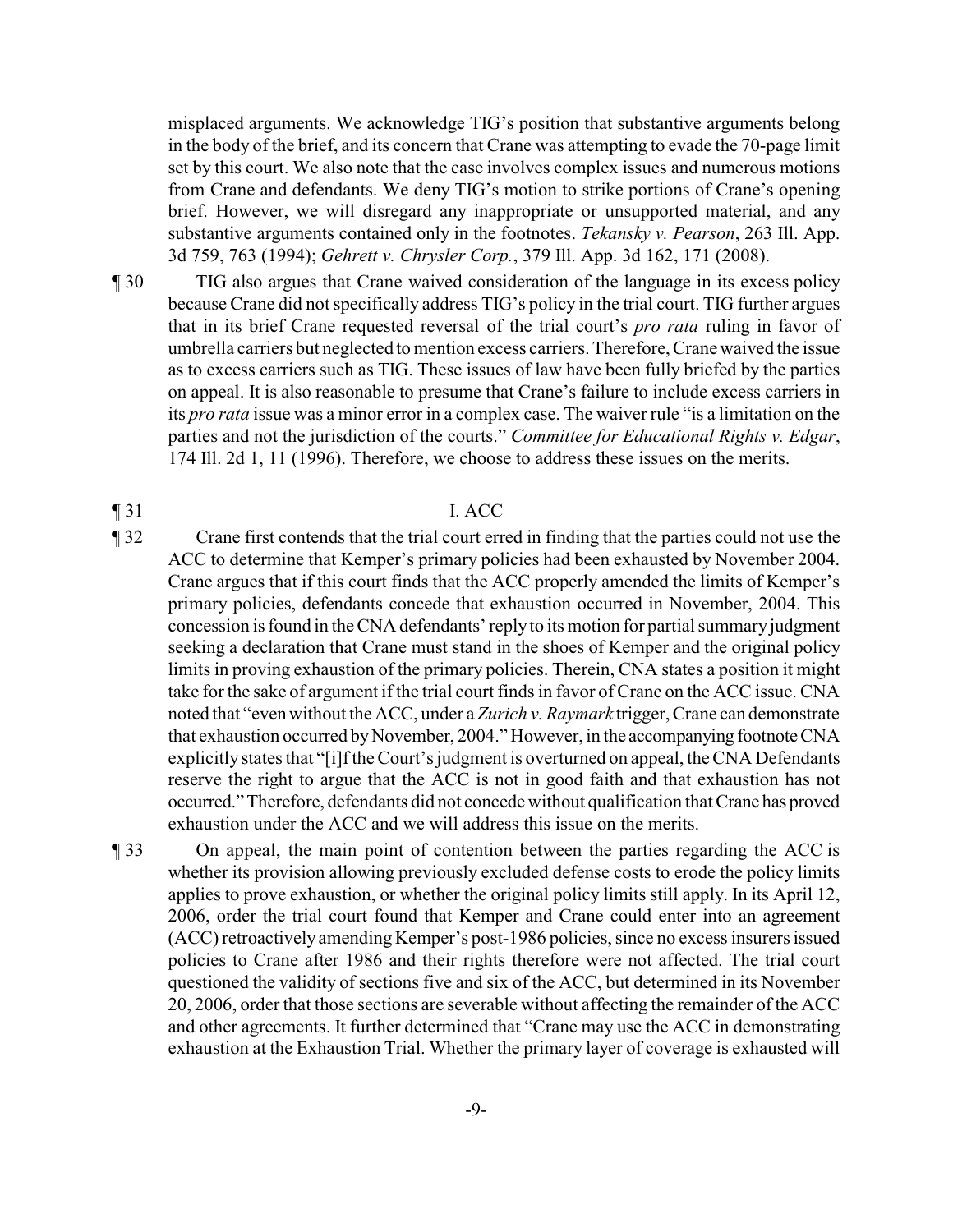be determined after the Exhaustion Trial based upon the principles of the doctrine of horizontal exhaustion." In 2004, Crane agreed to fully release Kemper's liability under its primary policies in exchange for payment of \$10 million. In 2006, Crane entered into a second settlement agreement, releasing Kemper from all remaining obligations under both its primary and excess policies. Both settlements provided that the ACC was still in effect. See *John Crane Inc. v. Admiral Insurance Co.*, 391 Ill. App. 3d 693, 696 (2009).

¶ 34 In challenging the validity of the ACC on appeal, CNA defendants argue only that Kemper and Crane did not enter into the ACC in good faith. Instead, the ACC was intended "to result in the premature exhaustion of the Kemper primary policies to the prejudice of the excess carriers." In alleging a bad-faith claim, defendants must show that Kemper and Crane owed the excess insurers a duty to act in good faith. See *Haddick v. Valor Insurance*, 198 Ill. 2d 409, 417 (2001) ("[t]o survive a motion to dismiss a bad-faith claim, the plaintiff must allege facts sufficient to establish the existence of the duty to settle in good faith"). Whether a duty exists under a particular set of facts is a question of law for the courts to decide. *Mt.* Zion State Bank & Trust v. Consolidated Communications, Inc., 169 Ill. 2d 110, 116 (1995).

- ¶ 35 The duty to settle in good faith arises "when a claim has been made against the insured and there is a reasonable probability of recovery in excess of policy limits and a reasonable probability of a finding of liability against the insured." *Haddick*, 198 Ill. 2d at 417. Furthermore, the duty does not arise until a third party "demands settlement within policy limits." *Id*. In the case at bar, the injured parties' demands for settlement greatly exceed the primary policy limits. Therefore, pursuant to *Haddick*, no plausible claim of bad faith can be made against Kemper and Crane. Both the trial court and CNA defendants rely on *Schal Bovis, Inc. v. Casualty Insurance Co.*, 314 Ill. App. 3d 562 (1999), to support the position that primary insurers owe a duty to excess insurers to act in good faith. However, *Schal Bovis* involved an action filed by an excess insurer against four primary insurers which had refused to settle an action against the insured for an amount under the primary policies' limits. The appellate court held that an excess carrier may bring a cause of action against a primary carrier for bad-faith refusal to settle. *Schal Bovis*, 314 Ill. App. 3d at 571. As in *Haddick*, *Schal Bovis* only concerned an alleged bad faith refusal to settle.
- ¶ 36 All appellee insurers complain that Kemper and Crane refused to settle claims made against Crane even when theywere well founded. However, as previously pointed out, Crane has been named as a defendant in over 250,000 asbestos-related bodily injury claims throughout the United States. Further, at the exhaustion trial, the parties stipulated that Kemper had primary policy limits of \$41,750,000 for the period from 1944 to 2001. Under the circumstances, it cannot plausibly be argued that Crane and Kemper's no-settlement policy resulted in the policies of the umbrella or excess insurance carriers being prematurely implicated due to Crane's and Kemper's bad-faith refusal to settle. Consequently, neither *Haddick* nor *Schal Bovis* supports appellees' arguments.
- ¶ 37 Crane asserts that Kemper and Crane entered the ACC to address issues arising from Kemper's defense of Crane in the underlying asbestos litigation. The ACC amended Kemper's post-1986 primary policies to include previously excluded defense costs in the policy limits, and to establish Kemper's commitment to a no-settlement strategy. Crane argues that parties to an insurance contract mayamend the terms of the policy, and the excess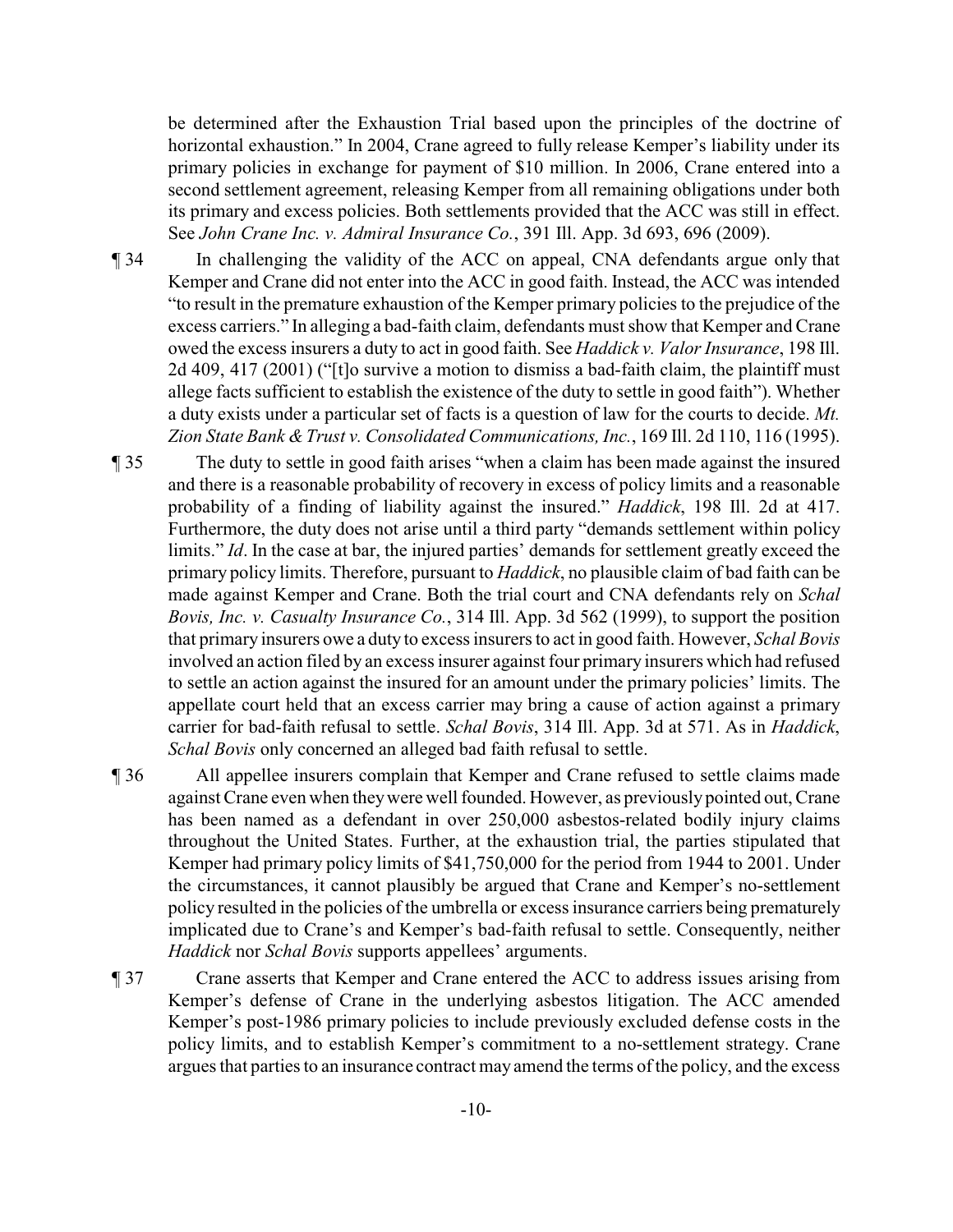carriers are not parties to the insurance contract between Kemper and Crane, or to the ACC. Furthermore, there is no evidence that the umbrella or excess carriers relied on any representations made by Crane or Kemper after 1986. See *Bourgonje v. Machev*, 362 Ill. App. 3d 984, 1000-01 (2005). Crane argues that the excess carriers therefore lack "contractual standing to object to the ACC's defense cost terms relating to Kemper's post-1986 policies." Crane argues that the trial court correctlydetermined that "Crane may use the ACC in demonstrating exhaustion."

¶ 38 We are not persuaded by Crane's contention that the excess carriers lack standing to object to the ACC. "The doctrine of standing ensures that issues are raised only by parties having a real interest in the outcome of the controversy." *Powell v. Dean Foods Co.*, 2012 IL 111714, ¶ 35. A party demonstrates standing by showing some injury to a legally cognizable interest. *Id*. The ACC explicitly amended the limits of Kemper's primarypolicies from \$2 million per year excluding defense costs to \$2 million per year including defense costs. This change in the primary policy limits clearly affects a legally cognizable interest of the excess and umbrella insurers.

¶ 39 The trial court determined whether policy limits under the original policies or under the policies as amended by the ACC applied to prove exhaustion. Pursuant to the 2006 settlement agreement, Crane released Kemper from all potential remaining obligations under Kemper's primary and umbrella policies for a lump-sum payment. In return, Crane agreed to undertake any obligations Kemper might have had under the policies. The trial court determined that although Crane could use the ACC to show exhaustion, it was responsible for the limits as provided for in Kemper's original policies, not as amended by the ACC or the settlement agreement.<sup>4</sup> It based its determination on the doctrine of horizontal exhaustion, citing *U.S. Gypsum*'s language that the insured "must exhaust all available primarycoverage before proceeding against an excess carrier when that carrier's policy contains an 'other insurance' clause." *United States Gypsum Co. v. Admiral Insurance Co.*, 268 Ill. App. 3d 598, 654 (1994). The trial court concluded that the horizontal exhaustion doctrine does not allow an insured and its primaryinsurer to make the original policylimits unavailable simply by entering into agreements that retroactively amend the policies.

¶ 40 Our supreme court addressed the horizontal exhaustion doctrine most recently in *Kajima Construction Services, Inc. v. St. Paul Fire & Marine Insurance Co.*, 227 Ill. 2d 102 (2007) (*Kajima II*). The underlying claim in *Kajima* involved a worker injured on a construction site. The worker sued the general contractor, Kajima. Kajima tendered the claim to St. Paul Fire & Marine Insurance Company. St. Paul eventually paid \$2 million of the \$3 million settlement. Kajima also had a primary commercial general liability (CGL) policy with Tokio Marine & Fire Insurance. Tokio paid its \$1 million policy limits as part of the settlement. Tokio and Kajima then filed a declaratory judgment action against St. Paul seeking reimbursement of the \$1 million, arguing that Kajima's selective tender of the entire claim

<sup>&</sup>lt;sup>4</sup>The 2006 settlement agreement states that the applicable limits of Kemper's primary policies "have been exhausted" and payments of approximately \$60 million have been made under Kemper's excess policies.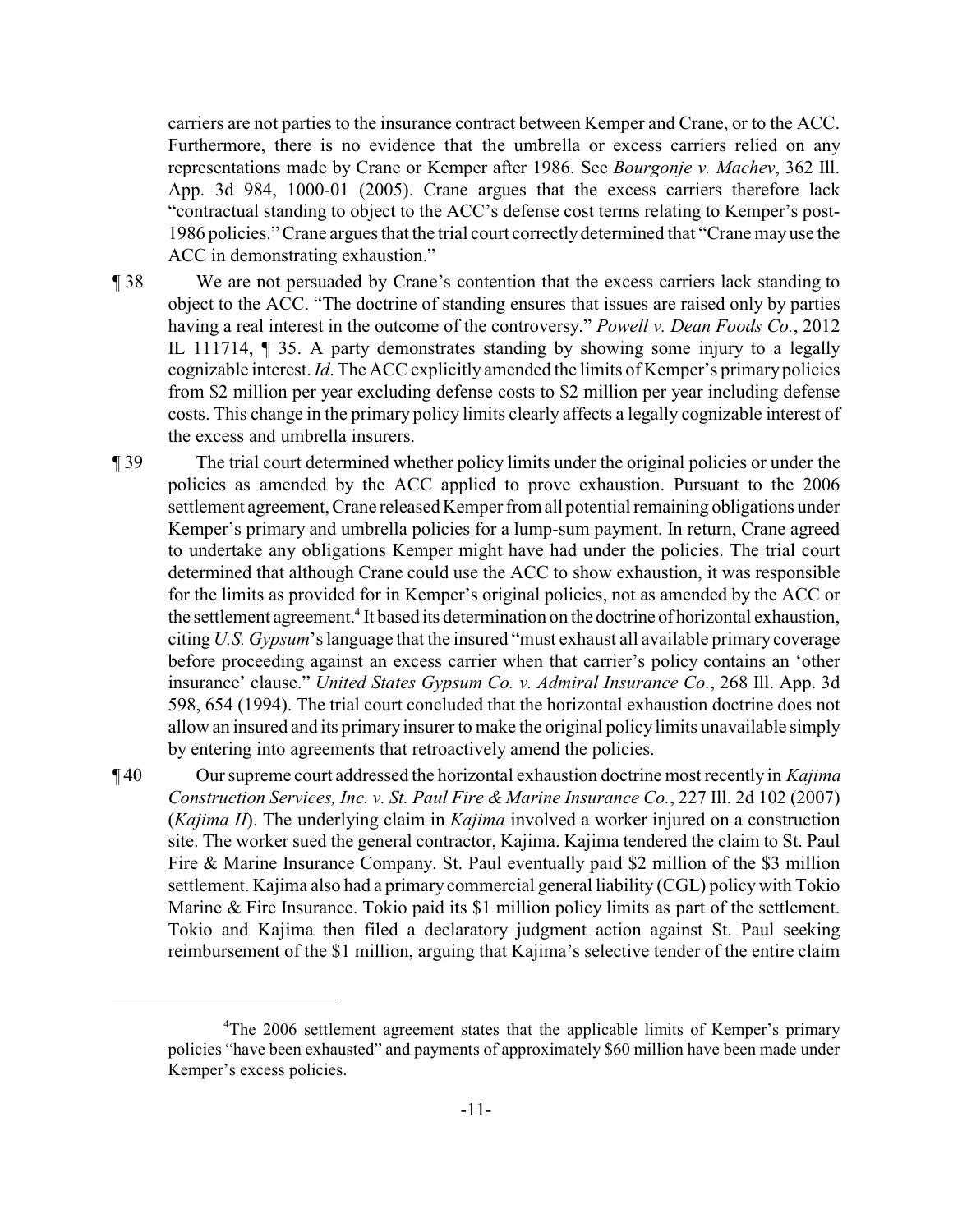to St. Paul made the Tokio policy unavailable.

¶ 41 The appellate court affirmed the circuit court's entry of summary judgment for St. Paul and against Tokio. In doing so, the appellate court held:

> "The requirement of horizontal exhaustion has been addressed and applied byIllinois courts on several occasions. *United States Gypsum*, 268 Ill. App. 3d at 598; *Outboard Marine Corp. v. Liberty Mutual Insurance Co.*, 283 Ill. App. 3d 630, 642-43 (1996); *Roman Catholic Diocese of Joliet, Inc. v. Lee*, 292 Ill. App. 3d 447, 456-57 (1997); *Missouri Pacific R.R. Co. v. International Insurance Co.*, 288 Ill. App. 3d 69, 80-81 (1997); *Illinois Central R.R. Co. v. Accident &Casualty Co. of Winterthur*, 317 Ill. App. 3d 737, 753 (2000); *Maremont Corp. v. Continental Casualty Co.*, 326 Ill. App. 3d 272, 279-80 (2001). In each case, this court held that the insured must first exhaust all available primary insurance coverage, including uninsured periods and self-insured periods, before an excess policy could be invoked." *Kajima I*, 368 Ill. App. 3d at 670.

¶ 42 In affirming the appellate court, the supreme court discussed the nature of excess insurance and the horizontal exhaustion doctrine, which "originated in cases involving a continuous tort or long-term environmental and hazardous waste claims." *Kajima II*, 227 Ill. 2d at 113. The court explained that "when excess insurance exists as part of an overall insurance package, it provides a secondary level of coverage to protect the insured where a judgment or settlement exceeds the primary policy's limits of liability. [Citation.] Excess insurance coverage attaches only after a predetermined amount of primary insurance or selfinsured retention has been exhausted. [Citation.] Consequently, until the limits of primary coverage are exhausted, secondary coverage does not provide any collectible insurance. [Citation.] Once an excess policy is triggered in a case, the limits of the primary insurance must be exhausted before the excess carrier will be required to contribute to a settlement or judgment." (Internal quotation marks omitted.) *Kajima II*, 227 Ill. 2d at 114-15. Further, citing the holding in *U.S. Gypsum*, the court explained that excess policies may provide that they are excess to " 'all triggered primary policies, regardless of whether they extend over multiple policy periods or only one.' " (Emphasis omitted.) *Kajima II*, 227 Ill. 2d at 114 (quoting *U.S. Gypsum*, 268 Ill. App. 3d at 653). The holding in *Kajima II* fully supports the trial court's ruling that, at the exhaustion trial, Crane had to prove that Kemper(and therefore Crane) had exhausted all the triggered primarypolicies before the umbrella or excess carriers would be required to contribute to any settlement or judgment.

¶ 43 Crane argues that as the appellee umbrella and excess insurers did not provide coverage for periods after 1986 and they did not rely on any representations made byCrane or Kemper after 1986, they cannot accuse Crane or Kemper of bad faith for entering into the 2002 ACC. Indeed, Crane argues that the umbrella and excess carriers greatly benefitted by Kemper providing primary and excess insurance to Crane after 1986. This argument, although factually true, misses the point. As explained in *Kajima II*, the horizontal exhaustion doctrine requires Crane to prove that all of the triggered primary policies had been exhausted before the umbrella or excess carriers could be required to contribute to any settlement or judgment. Crane fails to cite any case for the proposition that, after a primary policy has been triggered, an insured and a primary insurer may make an agreement which lessens the amount of primary insurance required to be exhausted before umbrella or excess insurance policies are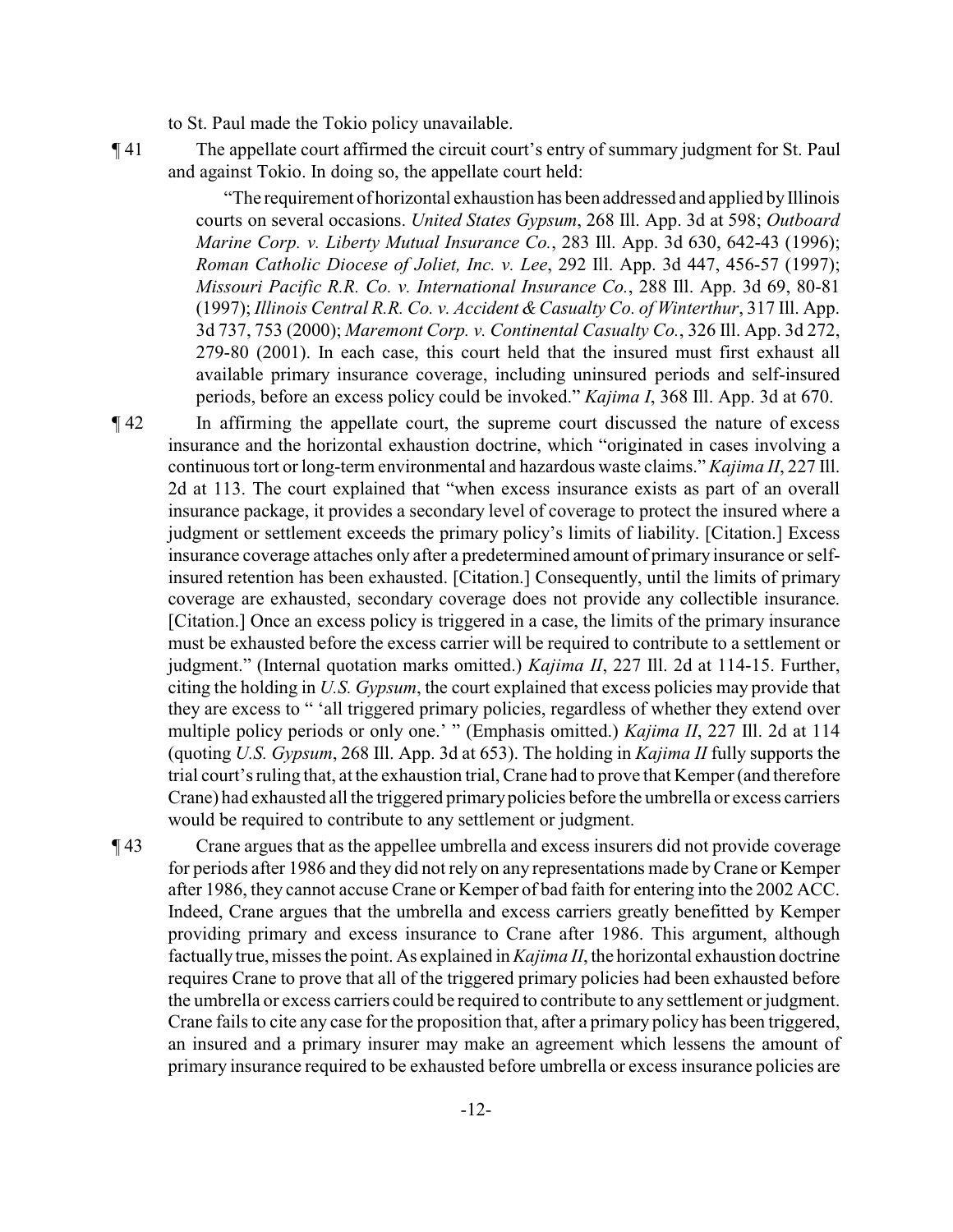implicated. In the trial court, Crane argued that, as of their 2004 settlement agreement with Kemper, not only were all primary insurance policies triggered, they were exhausted. Crane, however, made no argument that any of its primary policies were not triggered at the time they entered into the ACC. We affirm the trial court's holding that the horizontal exhaustion doctrine requires Crane to prove that all of Kemper's primary policy limits, as written before the parties entered into the ACC, were exhausted before the umbrella or excess carriers would be required to contribute to any settlement or judgment.

#### ¶ 44 II. *Pro Rata* Allocation

- ¶ 45 Crane next contends that the trial court erred in holding that the excess insurers could utilize a *pro rata* allocation in determining the amount for which each carrier is liable. Crane argues that the holding in *Zurich* requires that each excess carrier be held jointly and severally liable for all judgments arising during any excess policy period.
- ¶ 46 The policies at issue in *Zurich* provided:

" 'I. COVERAGE A–BODILY INJURY LIABILITY \*\*\*

The company will pay on behalf of the insured all sums which the insured shall become legally obligated to pay as damages because of

Coverage A. bodily injury \*\*\*

\*\*\*

```
*** caused by an occurrence ***.' " Zurich, 118 Ill. 2d at 33.
```
The policies also set forth the following definitions:

```
" "" bodily injury" means bodily injury, sickness or disease ***.
```
\*\*\*

"occurrence" means an accident, including injurious exposure to conditions, which results during the policy period, in bodily injury \*\*\* neither expected nor intended from the standpoint of the insured.' " *Zurich*, 118 Ill. 2d at 33.

¶ 47 The court held:

" 'Bodily injury,' which gives rise to the insurer's duties under the policies, is defined as 'bodily injury, sickness or disease.' The circuit court and the appellate court correctly concluded that these terms must be read as separate and distinct triggers of coverage. Thus, under the plain and unambiguous language of the policies, an insurer must provide coverage for a claim if the claimant sustained 'bodily injury' or 'sickness' or 'disease' during the policy period. Having concluded that each of these events triggers coverage, the inquiry becomes when 'bodily injury,' as defined in the policy, occurs.

\* \* \*

\*\*\* The evidence in the record amply supports the circuit court's finding that 'bodily injury' occurs when asbestos fibers are inhaled and retained in the lung. We therefore conclude that an insurer whose policy was in force at the time a claimant was exposed to asbestos must provide coverage of that claim.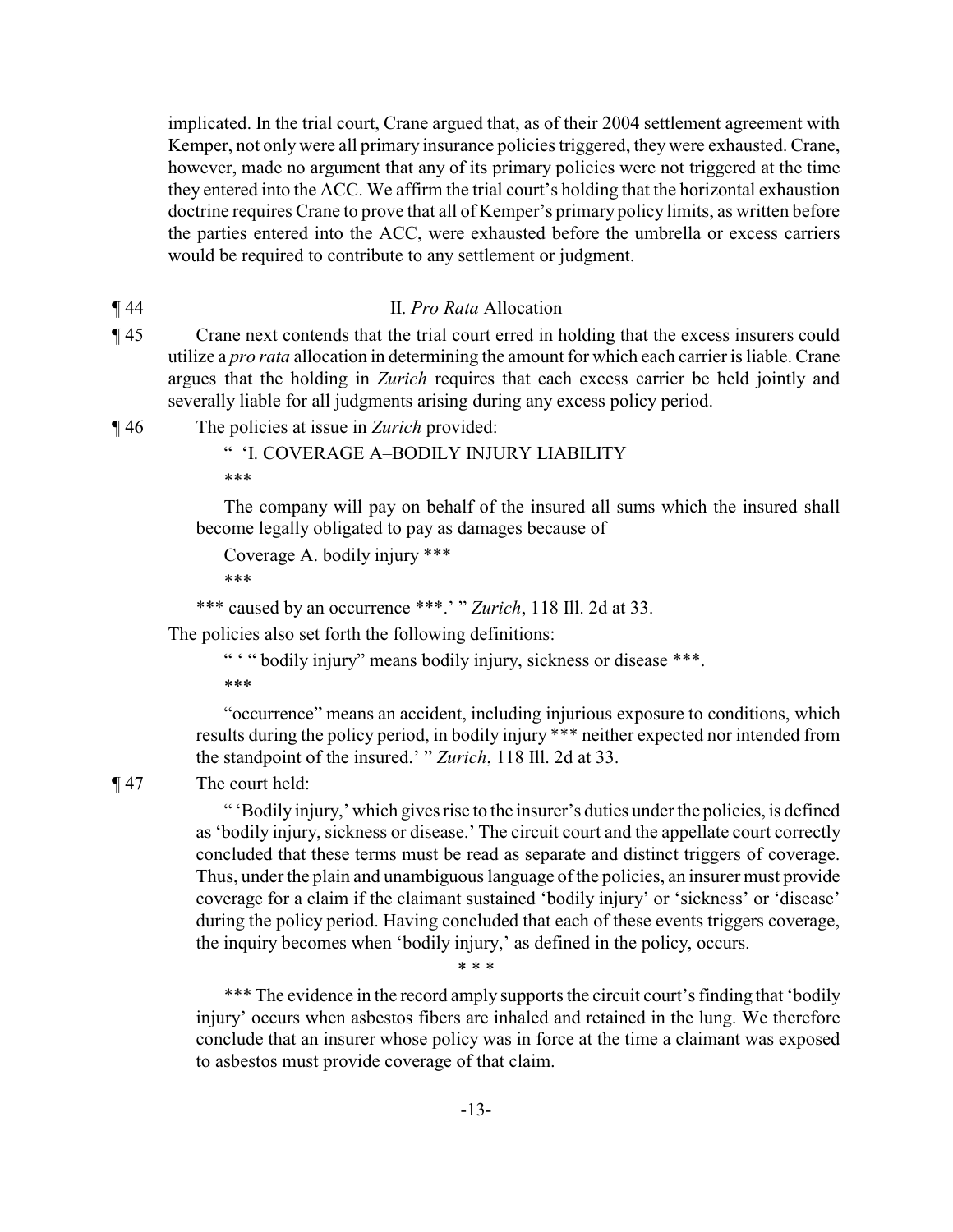As we have already noted, 'sickness' and 'disease' are included within the policy definition of 'bodily injury,' and therefore, also trigger coverage." *Zurich*, 118 Ill. 2d at 44-45.

¶ 48 Zurich asked the supreme court to adopt the *pro rata* approach set forth in *Insurance Co. of North America v. Forty-Eight Insulations, Inc.*, 633 F.2d 1212 (6th Cir. 1980), *aff'd on rehearing*, 657 F.2d 814 (6th Cir. 1981). The appellate court had rejected this argument, finding that nothing in the policy language permitted proration. The supreme court held:

> "In *Forty-Eight Insulations*, the court held that the insurers' obligations under their respective policies were triggered only by a claimant's exposure to asbestos during a policy period. From this premise, that court concluded that the exposure theory provided a reasonable means of allocating the costs of defense and indemnification among the triggered policies based on the number of years of exposure. As already noted, unlike *Forty-Eight Insulations*, this court has held that an insurer must afford Raymark coverage of a claim if the claimant suffers bodily injury *or* sickness *or* disease during a policy period. Having rejected the premise underlying the *pro rata* allocation approach adopted in *Forty-Eight Insulations*, we conclude that the appellate court did not err insofar as it declined to orderthe *pro rata* allocation of defense and indemnity obligations among the triggered policies." (Emphases in original.) *Zurich*, 118 Ill. 2d at 57.

¶ 49 Before us, the appellee insurers argue that *Zurich* did not preclude the trial court from applying the *pro rata* time-on-the-risk allocation method in determining the amount owed by the excess insurers to the insured as damages. The appellees rely on several appellate court cases, including *Outboard Marine Corp. v. Liberty Mutual InsuranceCo.*, 283 Ill. App. 3d 630 (1996), and *Federal Insurance Co. v. Binney & Smith, Inc.*, 393 Ill. App. 3d 277 (2009). In *Outboard Marine*, the insured manufacturing company sought a declaratory judgment that its CGL insurers had breached their duty to defend the company against suits filed by governmental agencies for water pollution. On remand from the supreme court (*Outboard Marine Corp. v. Liberty Mutual Insurance Co.*, 154 Ill. 2d 90 (1992)), the appellate court affirmed the trial court's application of the time-on-the-risk approach application to assign a *pro rata* share to each excess insurer based on its finding of a continuous trigger. In doing so, the appellate court distinguished the holding in *Zurich* based on the fact that *Zurich* involved bodily injury and did not involve coverage for excess insurance. *Outboard Marine*, 283 Ill. App. 3d at 641. The court then considered and adopted the holding in *U.S. Gypsum*.

¶ 50 In *U.S. Gypsum*, the court addressed the issue of the appropriate trigger of coverage for asbestos property damage claims involving primaryand excess insurance. The *Gypsum*court recognized that "bodily injury" and "property damage" are two distinct concepts which may require different characterizations of their respective coverage triggers. In adopting a continuous-trigger theory, the court found support from the *Zurich* decision and noted:

> " 'Conceptually, the injury-in-fact trigger and the continuous trigger are on the same continuum and are complimentary, rather than mutually exclusive. Accordingly, courts have stated that "where injury-in-fact occurs continuously over a period covered by different insurers or policies, and actual apportionment of the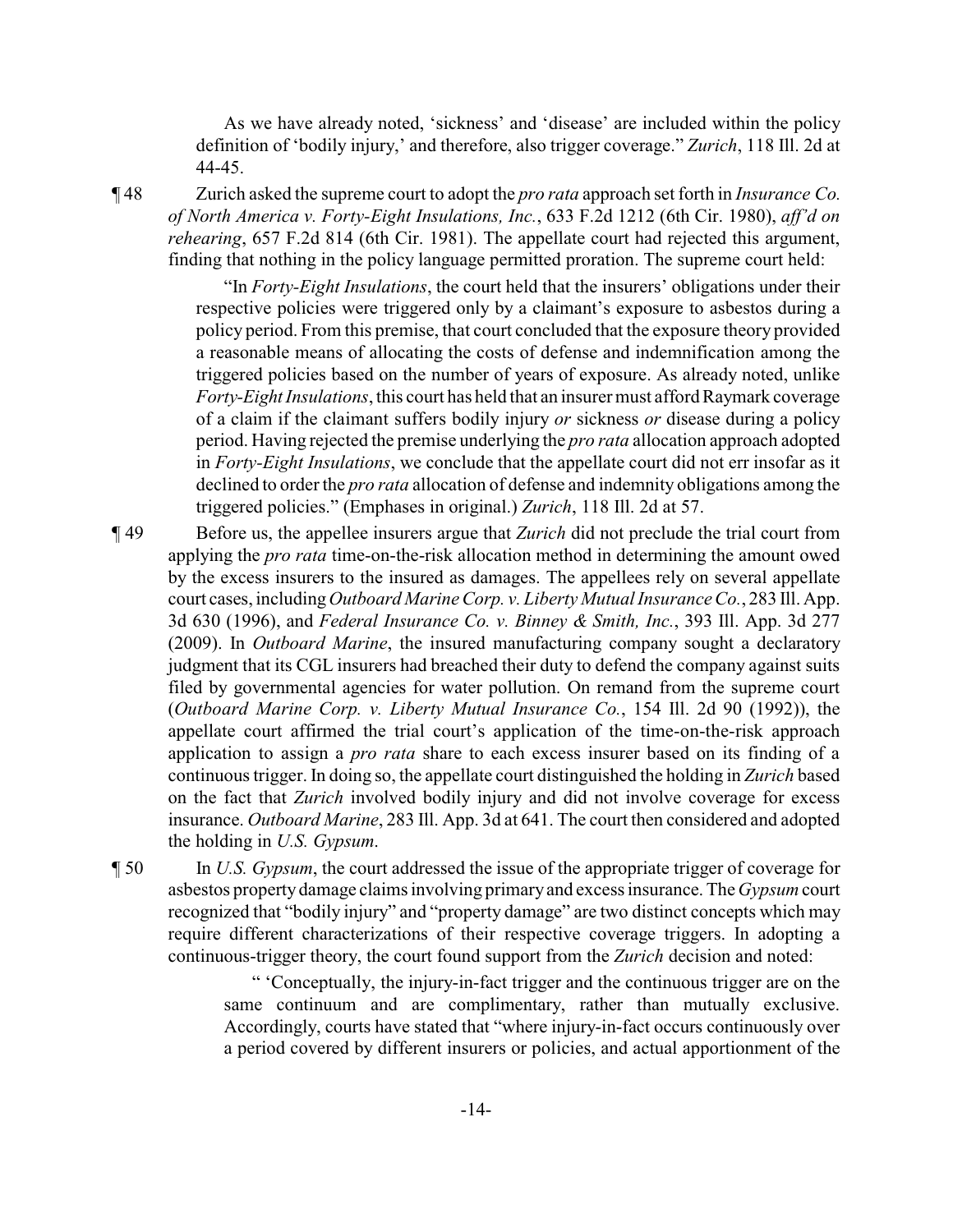injury is difficult or impossible to determine, the continuous injury trigger may be employed to equitably apportion liability among insurers." ' *Gypsum*, 268 Ill. App. 3d at 644, quoting *Sentinel Insurance Co. v. First Insurance Co. of Hawai'i, Ltd.*, 76 Haw. 277, 300, 875 P.2d 894, 917 (1994).

We find the *Gypsum* court's rationale persuasive in applying the continuous-trigger theory and further find that the trial court correctly applied it to the facts of the instant case by finding that all of the policies were triggered and that the contamination of Waukegan Harbor amounted to a single continuing occurrence." *Outboard Marine*, 283 Ill. App. 3d at 641-42.

¶ 51 In *Federal Insurance Co. v. Binney & Smith, Inc.*, 393 Ill. App. 3d 277 (2009), Binney manufactured Crayola brand crayons. The packaging used said the crayonswere "non-toxic." *Id.* at 280. A class action lawsuit was filed against Binney, alleging that there were "above" trace-level" amounts of asbestos in the crayons. *Id*. The lawsuit sought as damages a small percentage of the purchase price of the crayons because of the false-labeling claim of nontoxicity. Binneyfiled a declaratoryaction against Federal, seeking indemnification under Federal's CGL policies which insured against advertising injury. The appellate court held that "[b]ecause Federal provided Binney advertising injury coverage during only 3 years of the approximately 30-year period at issue here," Federal should not be liable for more than approximately one-tenth of the total settlement under a *pro rata* time-on-the-risk formula. *Id.* at 295. In doing so, the court relied upon the holding in *AAA Disposal Systems, Inc. v. Aetna Casualty & Surety Co.*, 355 Ill. App. 3d 275 (2005), another excess insurance policy case involving property damage claims. The court noted that the holding in *Zurich* involved bodily injury and asserted that "[a] policy period limitation to coverage is exactly what was missing from the insurance contacts at issue in *Zurich*, allowing for the proper application of joint and several liability under the 'all sums' rule." *Federal Insurance*, 393 Ill. App. 3d at 292-93. As previously explained in this opinion (*supra* ¶ 46), the policies at issue in Zurich did contain language limiting coverage to injuries occurring during the policy periods.

¶ 52 Appellees strongly rely on the Second District's holding in *Missouri Pacific R.R. Co. v. International Insurance Co.*, 288 Ill. App. 3d 69 (1997). *Missouri Pacific* involved two questions certified by the trial court pursuant to Illinois Supreme Court Rule 308(a)(eff. Feb. 26, 2010). The case involved a declaratory action filed by the railroad against four of its excess CGL insurers. The underlying claims sought damages on behalf of thousands of railroad employees for hearing loss allegedly caused by continuous and repeated exposure to unsafe levels of noise. In addition, hundreds of employees brought claims against the railroad seeking damages for asbestos-related injuries allegedly caused by continuous and repeated exposure to unsafe levels of asbestos over many decades. *Missouri Pacific*, 288 Ill. App. 3d at 72.

¶ 53 The trial court certified two questions including:

" '1. Whether the "all sums" rule set forth by the Illinois Supreme Court in *Zurich Ins. Co. v. Raymark Industries, Inc.*, 118 Ill. 2d 23 (1987) or the pro-rata by time-on-therisk theory articulated in *Outboard Marine Corp. v. Liberty Mutual Insurance Co.*, [283 Ill. App. 3d 630 (1996),] governs allocation of coverage where the Circuit Court has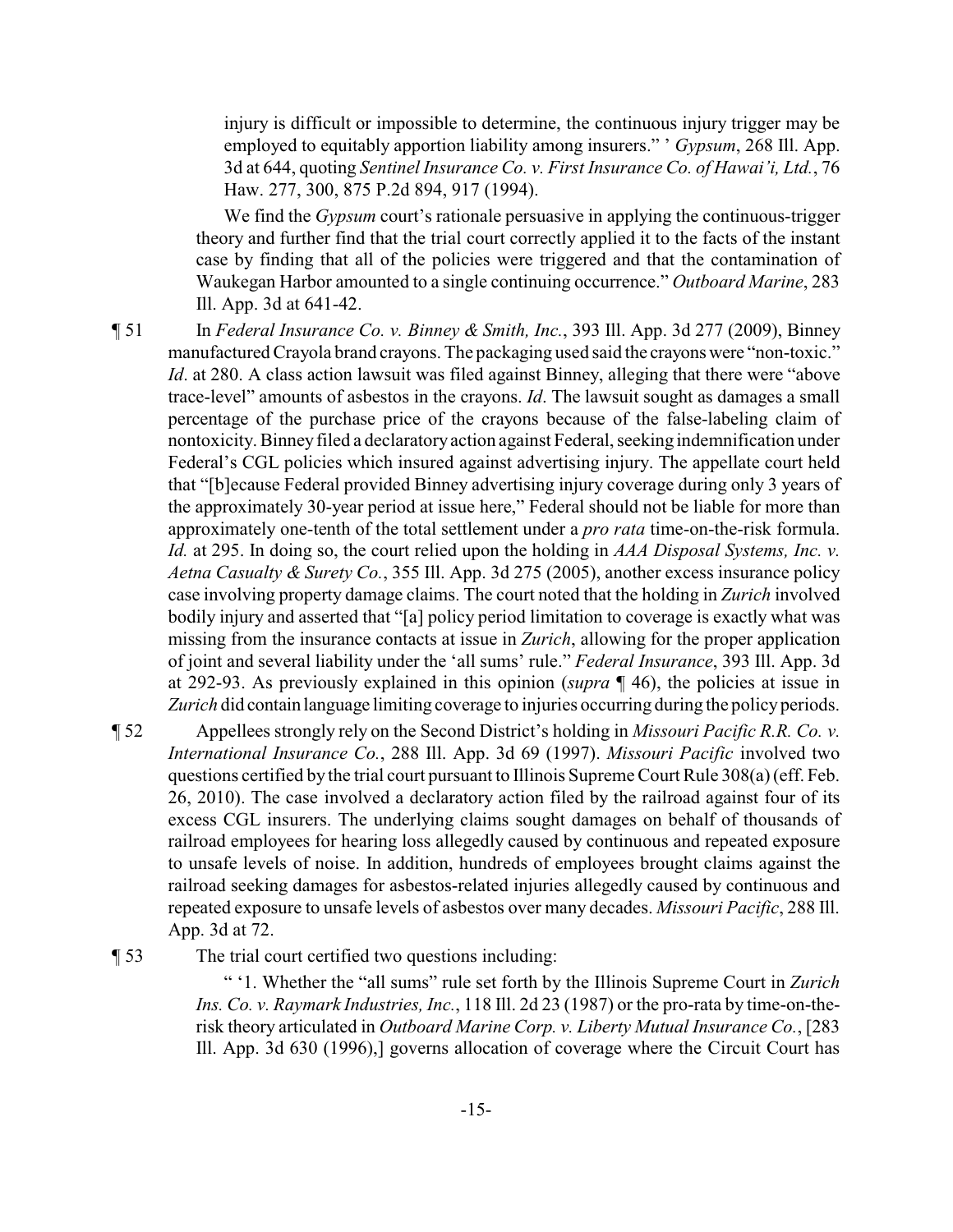found that noise-induced hearing loss claims constitute a single occurrence, and further has found that asbestos-exposure claims constitute a single occurrence \*\*\*.' " *Missouri Pacific*, 288 Ill. App. 3d at 74-75.

¶ 54 The Second District court answered this question as follows:

"We read nothing in *Zurich* as precluding the application of the *pro rata*, time-onthe-risk allocation method announced in *Outboard Marine* to the case at bar. *Zurich*'s rejection of a *pro rata* approach was based on the narrow facts of the case before it, namely, that it had rejected the trigger analysis set forth in *Forty-Eight Insulations*. The court did not adopt a general rule forever precluding the application of a *pro rata* approach. As we explained in *Outboard Marine*, such an approach is appropriate where, as here, a single continuous occurrence results in an unallocable loss implicating successive policy periods.

Our answer, then, to the first certified question is twofold. First, the parties should be given the opportunity to present evidence that NIHL [(hearing loss)] may (or may not) be measured and allocated, within a reasonable degree of medical and scientific certainty, to particular policy periods. IF NIHL cannot be allocated, then the court should apply the *pro rata*, time-on-the-risk allocation method adopted in *Outboard Marine*.

Finally, we add that the parties' arguments regarding the first certified question almost exclusively focused on the NIHL claims. Our consideration of the first question tracts this approach. However, our reasoning applies equally to the NIHL claims and asbestos-exposure claims." *Missouri Pacific*, 288 Ill. App. 3d at 79-80.

¶ 55 We note that the Second District in *Missouri Pacific* relied upon its own recent holding in *Outboard Marine*. As previously noted, *Outboard Marine* relied heavily upon the holding in *U.S. Gypsum*. The *U.S. Gypsum* court "recognize[d] that 'bodily injury' and 'property damage' are two distinct concepts which may require different characterizations of their coverage triggers." *U.S. Gypsum*, 268 Ill. App. 3d at 640. In addition to the language of *U.S. Gypsum* previously quoted in *Outboard Marine*, we find the following language particularly enlightening:

> "Our decision is consistent with the basic principles announced in *Zurich* and *Wilkin*. The supreme court's use of a triple trigger in *Zurich* recognizes that multiple policy periods can be triggered by the evolving nature of an illness resulting from the exposure to asbestos. Similarly, our application of a continuous trigger recognizes that the property damage that results from the release of asbestos fibers and the reentrainment of asbestos fibers is a continuing process which necessarily occurs over multiple policy periods. The *Zurich* decision looks beyond the discrete event of the manifestation of the disease as the sole trigger. Similarly, the seductive appeal of a single discovery trigger must bow to the policy language as well as to the empirical realities and other general equitable considerations of reasonableness and fairness." *U.S. Gypsum*, 268 Ill. App. 3d at 646.

¶ 56 Although not all of the umbrella or excess policies at issue here contain the "all sums" language found in *Zurich*, they provide for payment of the amount of loss in excess of the loss payable by the underlying policies based on the language in the underlying primary policies which do contain the "all sums" language. As in the policies in *Zurich*, the parties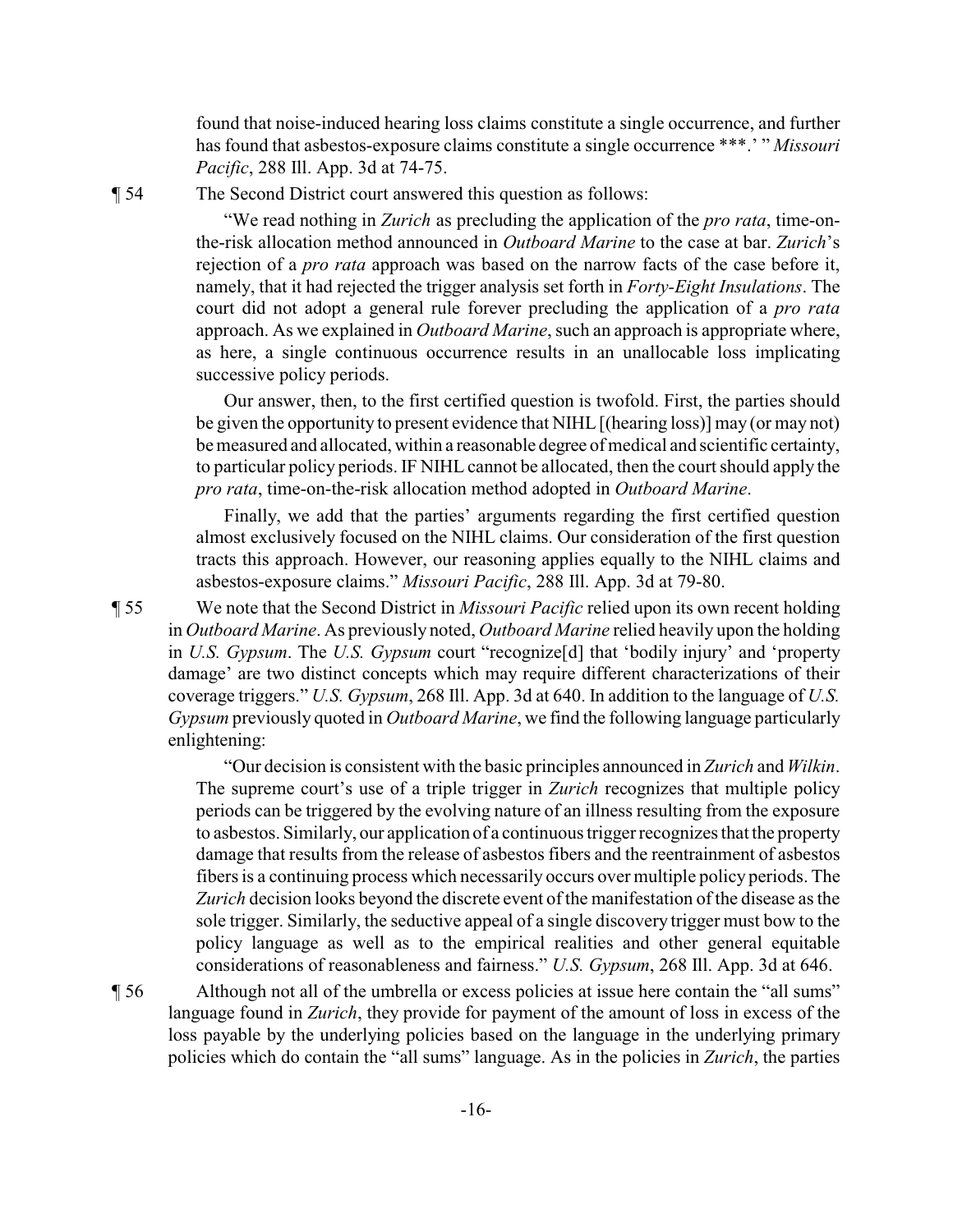do no assert that any of the policies at issue permit *pro rata* application. The trial court below ruled, and defendants argue, that a *pro rata* allocation is warranted because the "during the policy period" language defines when there is an "occurrence" which implicates a specific policy or policies. However, the language "during the policy period" was also found in the policies in *Zurich* and our supreme court therein declined to order a *pro rata* allocation of liability. We adhere to our supreme court's decision in *Zurich* and hold that where coverage for asbestos-related injury claims is triggered by bodily injury or sickness or disease, all triggered policies are jointly and severally liable. In one of the appellees' petitions for rehearing, it is urged that our "jointly and severally liable" holding is a misplaced notion of tort liability that has "no place in the proper interpretation" of this insurance case. To the contrary, joint and several liability has been applied in numerous insurance cases and is most appropriate in this one. See *Sentinel Insurance Co. v. First Insurance Co. of Hawai'i, Ltd.*, 875 P.2d 894, 915 (Haw. 1994); *U.S. Gypsum*, 268 Ill. App. 3d at 644; *Benoy Motors Sales, Inc. v. Universal Underwriters Insurance Co.*, 287 Ill. App. 3d 942, 948 (1997). We do not conclude that all carriers are jointly and severally liable without regard to a particular policy period. Only those carriers providing policies for the period at issue will be liable. Only triggered policies are jointly and severally liable for all sums that the insured becomes legally obligated to pay as a result of asbestos bodily injury claims. Obviously, policies that are not triggered paynothing. Uninsured periods are irrelevant as only carriers providing policies for the period at issue will be liable. There are no credits for uninsured years. Policies that are triggered pay "all sums" up to their limits. This determination is based on the contract law principle that it would be unfair to allocate the damages to an insurer "that did not agree to provide coverage during" a particular period of time. *AAA Disposal*, 355 Ill. App. 3d at 288 (citing *Outboard Marine*, 283 Ill. App. 3d at 642-44).

## ¶ 57 III. Exhaustion

- ¶ 58 Crane's final contention is that the trial court erred in finding that *Zurich* requires proof of all three triggers (exposure, sickness, and disease) in order to determine the exhaustion of policy limits. On cross-appeal, CNA argues that the trial court erred in determining that under *Zurich*, "bodily injury" occurs at the time of exposure. CNA also requests that this court revisit *Zurich* and find that no one can determine when injury first begins, and that an equitable continuous trigger over all dates between exposure and diagnosis or death should apply to prove exhaustion. Since these contentions all relate to *Zurich*'s trigger analysis, we will address them together. The trial court's interpretation of *Zurich* is a question of law we review *de novo*. *In re A.H.*, 207 Ill. 2d 590, 593 (2003).
- ¶ 59 As discussed above, *Zurich* specified three triggers for coverage for asbestos-related injuries: bodily injury, sickness, and disease. Bodily injury occurs upon exposure to asbestos. *Zurich*, 118 Ill. 2d at 45. Disease begins as of the date of diagnosis or death, and sickness is defined as ill-health, or when a person suffers from a weakened or unsound condition. *Id*. at 45-47. Since there was no consistent evidence in the record to show a progression of the disease between exposure and sickness, the supreme court in *Zurich* rejected the conclusion that injury occurred in that time period. *Id*. at 47. In the case before us, the trial court held a medical trial to determine whether medical technology and knowledge had advanced from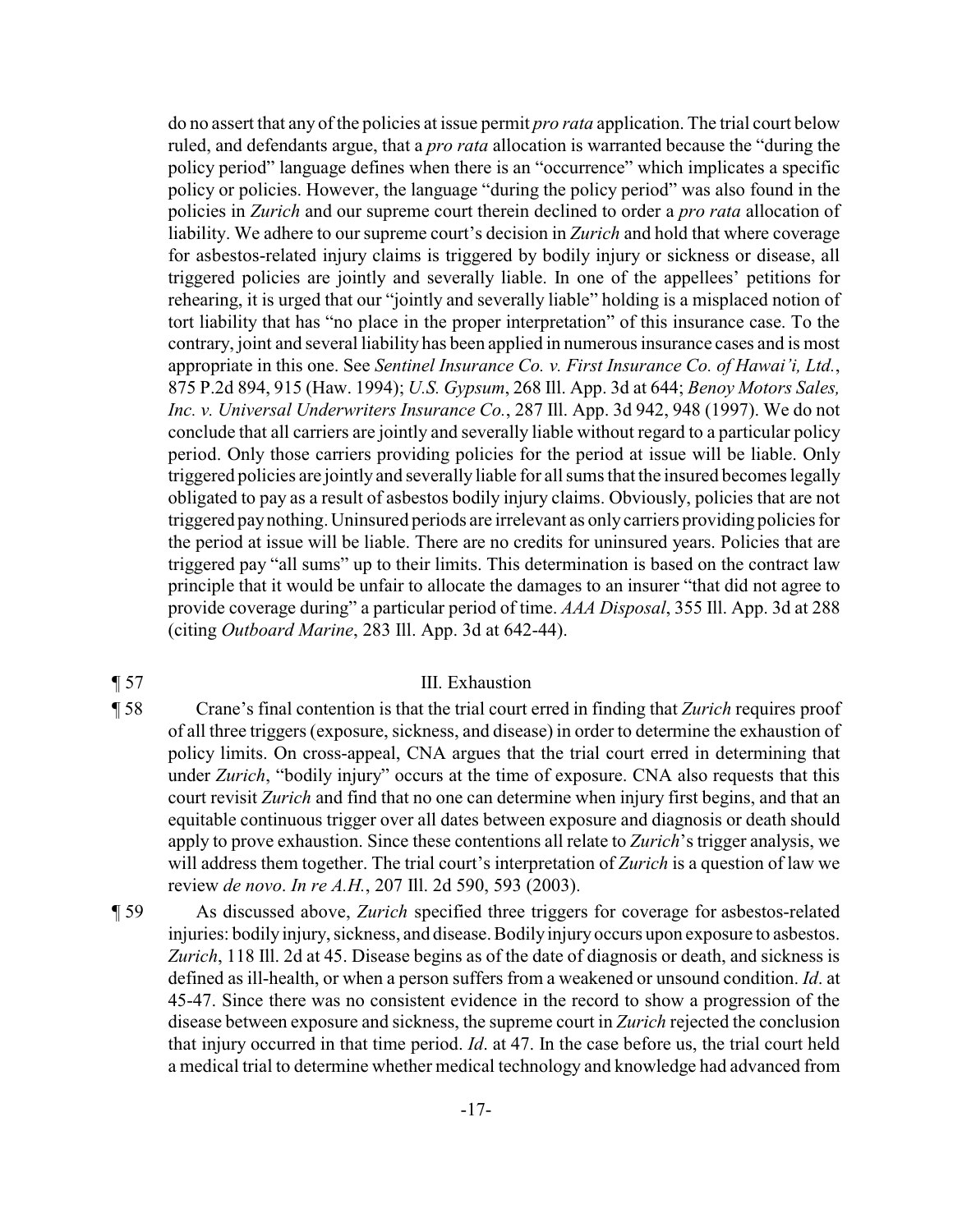the time of *Zurich* to show injury during the period between exposure and sickness. It determined that medical knowledge had not advanced to the extent injury could be proven during that time period and concluded that the triple triggers of *Zurich* still applied. However, the trial court noted that our supreme court "did not clarify whether all the insured had to do was prove one of the three triggers." It concluded that the supreme court "intended for the insured to establish trigger dates" for all three triggers.

- ¶ 60 Although our supreme court did not clarify whether an insured had to prove all three triggers for coverage, it is clear from the wording in *Zurich* that the court did not intend such a result. Our supreme court stated that "[t]he circuit court and the appellate court correctly concluded that these terms must be read as separate and distinct triggers of coverage" and that "*each* of these events triggers coverage." (Emphasis added.) *Id*. at 44. The court then looked at each trigger, first concluding that bodily injury "occurs when asbestos fibers are inhaled and retained in the lung" and a policy in force at the time of a claimant's exposure "must provide coverage of that claim." *Id.* at 45. It further found that sickness or disease were "also" triggers for coverage. *Id.* at 45-46. Appellees argue that the trial court applied all three *Zurich* triggers only in determining whether all triggered primary policies had been exhausted. Appellees' argument fails as neither *Zurich* nor any other cited case requires an insured to prove the dates for all three possible triggers before they settle a claim which, as a consequence, reduces the amount of primary coverage that remains available before exhaustion. We conclude that *Zurich* does not require an insured to prove all three triggers for coverage and that coverage is triggered upon proof of exposure, sickness, or disease. A policy holder or primary insurer must show that all triggered primary policies are exhausted before any excess insurance policies can be required to respond to the claim. Exhaustion occurs when there are no other triggered primary policies available to cover the payments. *Kajima II*, 227 Ill. 2d at 114-15.
- ¶ 61 In its petition for rehearing, CNA argues that Crane has the burden to prove the specific dates on which the various policies at issue are triggered. While CNA appears to concede that the evidence proving some of those dates simply does not exist for every claim and that it might not be possible to pinpoint a date when an underlying plaintiff suffers from "sickness," it argues:

"Obviously, if a claimant is injured by exposure to [Crane's] asbestos–as must be the case since all of the relevant underlying claimsinvolved judgments against [Crane]–there *must* be a beginning and an end of exposure. There is no option. Likewise, if the claimant has a disease–as he must to recover a judgment–there *must* be a date of disease. Thus, these dates must be shown." (Emphasis in original.)

While some of these suppositions may arguably be true, CNA does not cite any evidence or any case law supporting them. For the reasons described above, we are not persuaded by and reject CNA's argument on this issue.

- ¶ 62 IV. Cross-Appeal
- ¶ 63 A. Definition of Bodily Injury
- ¶ 64 On cross-appeal, CNA argues that the trial court erred in determining that under *Zurich*,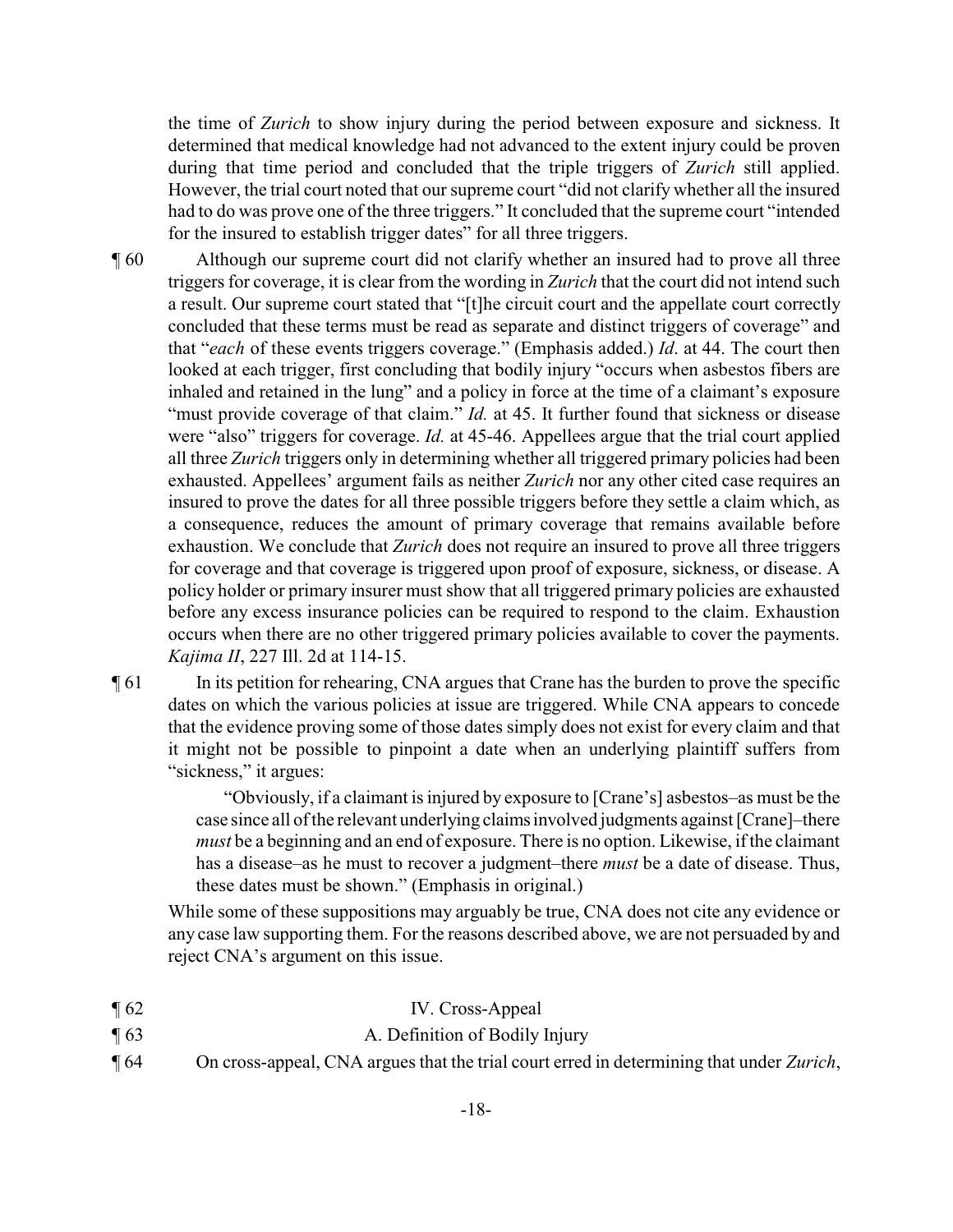"bodily injury" occurs at the time of exposure. CNA contends *Zurich*'s finding that exposure to asbestos constitutes bodily injury is not one of law, but is a determination that must be made on a case-by-case basis. CNA argues that the parties in *Zurich* "conceded" that exposure results in bodily injury, but in this and other cases the event resulting in bodily injury is open to interpretation. CNA requests that this court revisit the issue and find, based upon new medical evidence, that "bodily injury" occurs with the first mutation that eventually results in cancer. It points to *Nolan v. Weil-McLain*, 233 Ill. 2d 416 (2009), as evidence that our supreme court has begun to question whether bodily injury occurs upon initial exposure to asbestos. However, our supreme court in *Nolan* did not revisit the issue of exposure as a trigger for asbestos-related injury as CNA claims. Rather, the issue in *Nolan* involved whether a claimant's bodily injury was proved by exposure to asbestos-containing products when evidence suggested the claimant was also exposed to asbestos from other sources. *Id*. at 419-20.

¶ 65 We decline CNA's request to revisit the issue because, as this court stated in *U.S. Gypsum*, this evidence of injury "has no bearing on the insurance coverage issue before us." (Internal quotation marks omitted.) *U.S. Gypsum*, 268 Ill. App. 3d at 623. The question before us is one of insurance coverage, not liability. "The challenge by the insurers in a coverage action may therefore not address the issue as to whether the underlying plaintiffs sustained damage for which the insured is liable. That was the subject of the underlying action. The coverage action may only address whether the damage in question falls within the coverage provisions of the policies." *Id*.

¶ 66 In *Zurich*, our supreme court noted that the evidence at trial showed that asbestos-related diseases "originate with the inhalation of asbestos fibers, and, the *continued inhalation* of asbestos causes additional injuries which eventually culminate in a disease." (Emphasis in original.) *Zurich*, 118 Ill. 2d at 47. The court concluded that bodily injury "takes place at or shortly after the time a claimant was exposed to asbestos and continues throughout a claimant's exposure to asbestos." *Id*. Furthermore, in summarizing its findings, our supreme court in *Zurich* concluded only that the triggers of disease and sickness "must be determined on a case-by-case basis." *Id*. at 47-48. We continue to follow *Zurich*'s holding that bodily injury occurs upon exposure to asbestos, and "an insurer that was on the risk during the time the claimant was exposed to asbestos must provide coverage." *Id.* at 47.

## ¶ 67 B. Equitable Continuous Trigger

- ¶ 68 CNA also requests that this court revisit *Zurich* and find that no one can determine when injury first begins, and that an equitable continuous trigger over all dates between exposure and diagnosis or death should apply to prove exhaustion. A continuous trigger is useful in cases "where injury-in-fact occurs continuously over a period covered by different insurers or policies, and actual apportionment of the injury is difficult or impossible to determine." (Internal quotation marks omitted.) *Gypsum*, 268 Ill. App. 3d at 644.
- ¶ 69 Our supreme court in *Zurich* addressed this issue as it relates to asbestos-related personal injury. It found that, according to the expert testimony on record, there is no evidence that a claimant suffers continuous injury from the time of initial exposure to sickness or disease.